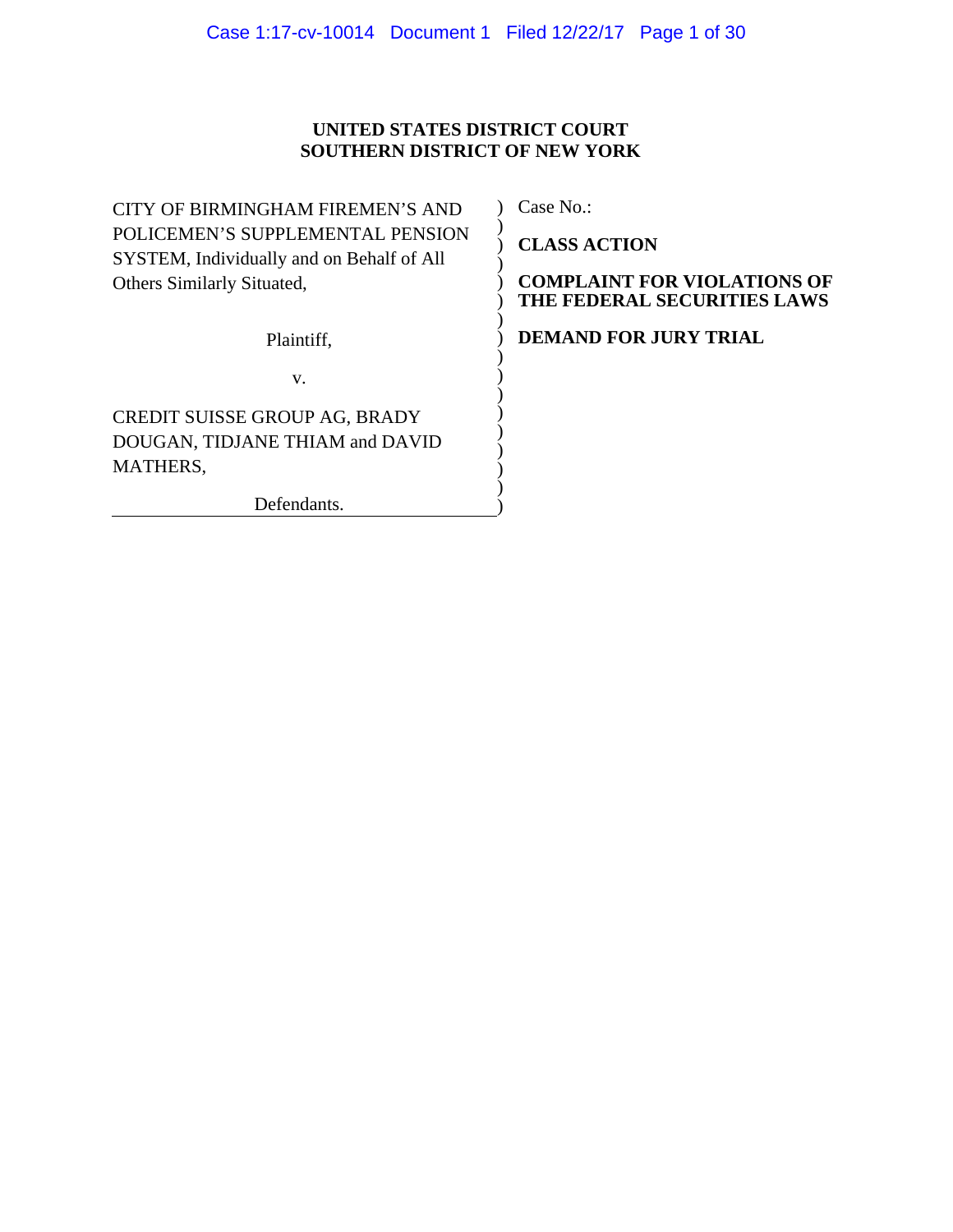# **TABLE OF CONTENTS**

| I.          |                                                                                                                                       |  |  |  |
|-------------|---------------------------------------------------------------------------------------------------------------------------------------|--|--|--|
| II.         |                                                                                                                                       |  |  |  |
| III.        |                                                                                                                                       |  |  |  |
| IV.         |                                                                                                                                       |  |  |  |
|             |                                                                                                                                       |  |  |  |
|             |                                                                                                                                       |  |  |  |
|             | 1. Credit Suisse's 2014 Annual Report Touts the Company's Comprehensive                                                               |  |  |  |
|             | Defendant Thiam Takes The Helm Of The Bank, And Months<br>2<br>Later Credit Suisse Completes An \$8 Billion Debt Exchange Offering  8 |  |  |  |
|             |                                                                                                                                       |  |  |  |
|             | D. Defendants Knew and/or Recklessly Disregarded Knowledge About the Constantly                                                       |  |  |  |
| $V_{\cdot}$ |                                                                                                                                       |  |  |  |
| VI.         |                                                                                                                                       |  |  |  |
| VII.        |                                                                                                                                       |  |  |  |
| VIII.       |                                                                                                                                       |  |  |  |
| IX.         | APPLICABILITY OF PRESUMPTION OF RELIANCE: FRAUD-ON-THE-MARKET                                                                         |  |  |  |
| X.          |                                                                                                                                       |  |  |  |
| XI.         |                                                                                                                                       |  |  |  |
| XII.        |                                                                                                                                       |  |  |  |
| XIII.       |                                                                                                                                       |  |  |  |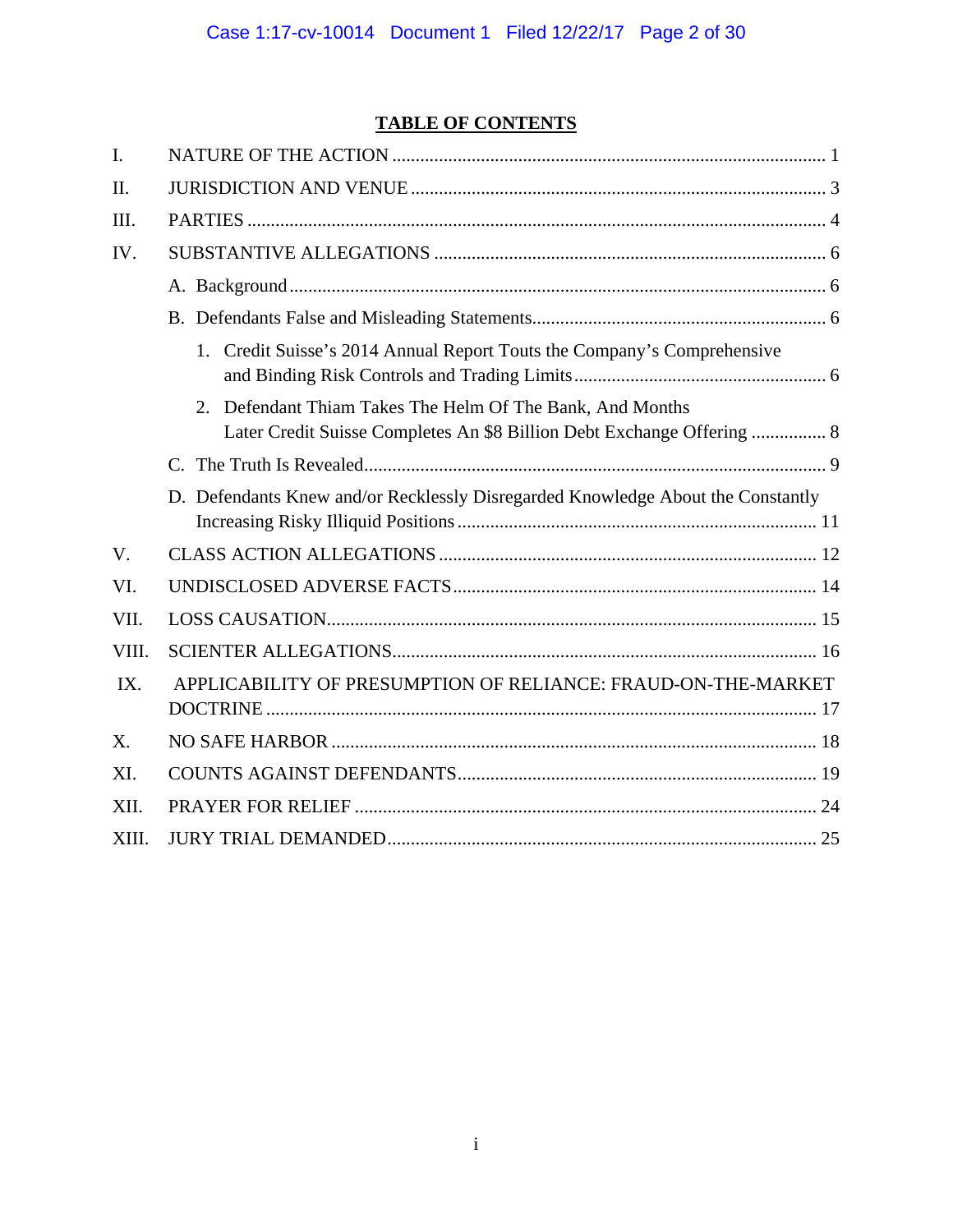#### Case 1:17-cv-10014 Document 1 Filed 12/22/17 Page 3 of 30

Plaintiff City of Birmingham Firemen's and Policemen's Supplemental Pension System ("Plaintiff"), by and through its attorneys, brings this federal securities class action on behalf of all persons or entities that purchased or otherwise acquired Credit Suisse Group AG American Depositary Receipts ("ADRs") on the New York Stock Exchange ("NYSE") between March 20, 2015, and February 3, 2016, inclusive, (the "Class Period"), seeking to pursue remedies under the Securities Exchange Act of 1934, 15 U.S.C. § 78a *et. seq*. (the "Exchange Act"). Plaintiff alleges the following upon information and belief, except as to those allegations concerning Plaintiff, which are alleged upon personal knowledge. Plaintiff's information and belief is based upon, among other things, its counsel's investigation, which includes without limitation: (a) review and analysis of public filings made by Credit Suisse Group AG ("Credit Suisse," the "Bank" or the "Company"), and other related parties and non-parties with the U.S. Securities and Exchange Commission ("SEC"); (b) review and analysis of press releases and other publications disseminated by certain of the Defendants and other related non-parties; (c) review of news articles, shareholder communications, conference call transcripts, and postings on Credit Suisse's website concerning the Company's public statements; and (d) review of other publicly available information concerning Credit Suisse and the Individual Defendants.

#### **I. NATURE OF THE ACTION**

1. Credit Suisse is a Swiss multinational financial services holding company, with one of its four primary divisions focused on investment banking. Throughout the Class Period, Defendants repeatedly touted in SEC filings that Credit Suisse maintained "comprehensive risk management processes and sophisticated control systems" governing its investment operations. A notable component of the Bank's risk management structure was its high-level Capital Allocation and Risk Management Committee ("CARMC"), which was responsible for, among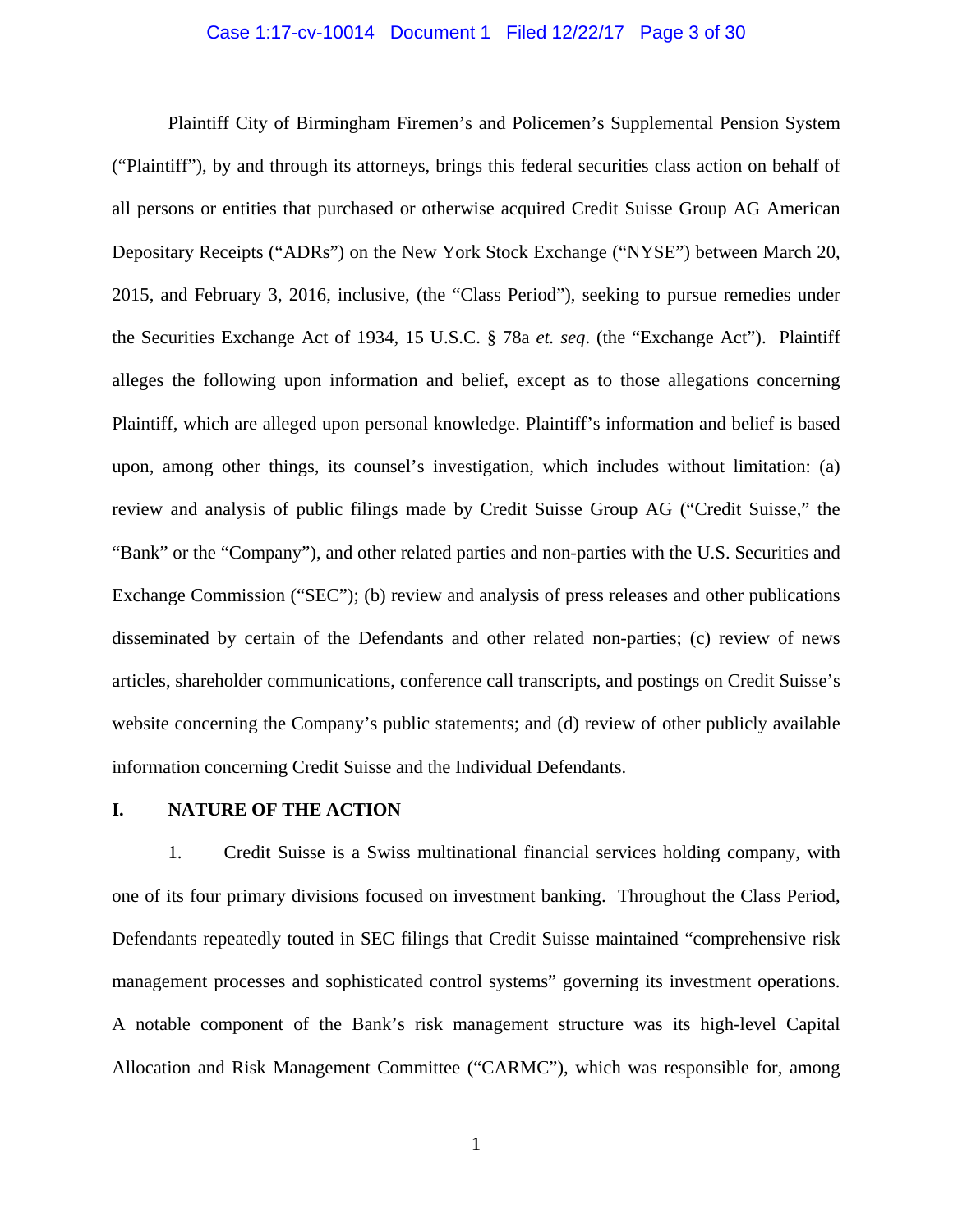#### Case 1:17-cv-10014 Document 1 Filed 12/22/17 Page 4 of 30

other obligations, establishing and allocating appropriate trading and risk limits for the Bank's various businesses. Significantly, Credit Suisse represented in its Class Period filings that the trading and risk limits set by the CARMC were "binding" on the Bank's businesses and trading desks. In addition, only senior management had the authority to temporarily increase a divisional risk committee limit and, even in those cases, such authority was limited to an "approved percentage for a period not to exceed 90 days."

2. Contrary to Defendants' representations, however, Credit Suisse's trading and risk limits were not actually binding, and were routinely increased to allow the Bank to accumulate billions of dollars in extremely risky, highly illiquid investments. Indeed, Defendants' scheme enabled the Bank to surreptitiously accumulate nearly \$3 billion in distressed debt and U.S. collateralized loan obligations ("CLOs"), which were notoriously difficult to liquidate and required significant capital investments. This outsized investment position—which was undisclosed to shareholders—violated Credit Suisse's purported risk protocols and rendered the Bank highly susceptible to losses when credit markets contracted.

3. By the beginning of 2016, with credit markets tightening, Defendants could no longer hide the truth. On February 4, 2016, Credit Suisse announced its Fourth Quarter and Full Year 2015 financial results, which included a massive \$633 million write-down from the sale of the Bank's outsized, illiquid distressed debt and CLO positions—an incredible loss that would swell to nearly \$1 billion in the ensuing weeks. Even worse, Defendant Tidjane Thiam, Credit Suisse's recently-appointed CEO, explicitly admitted that these risky and outsized investments were only allowed because trading limits were continuously raised, which enabled traders take larger and larger positions in violation of the Bank's publicly-touted risk policies. In addition,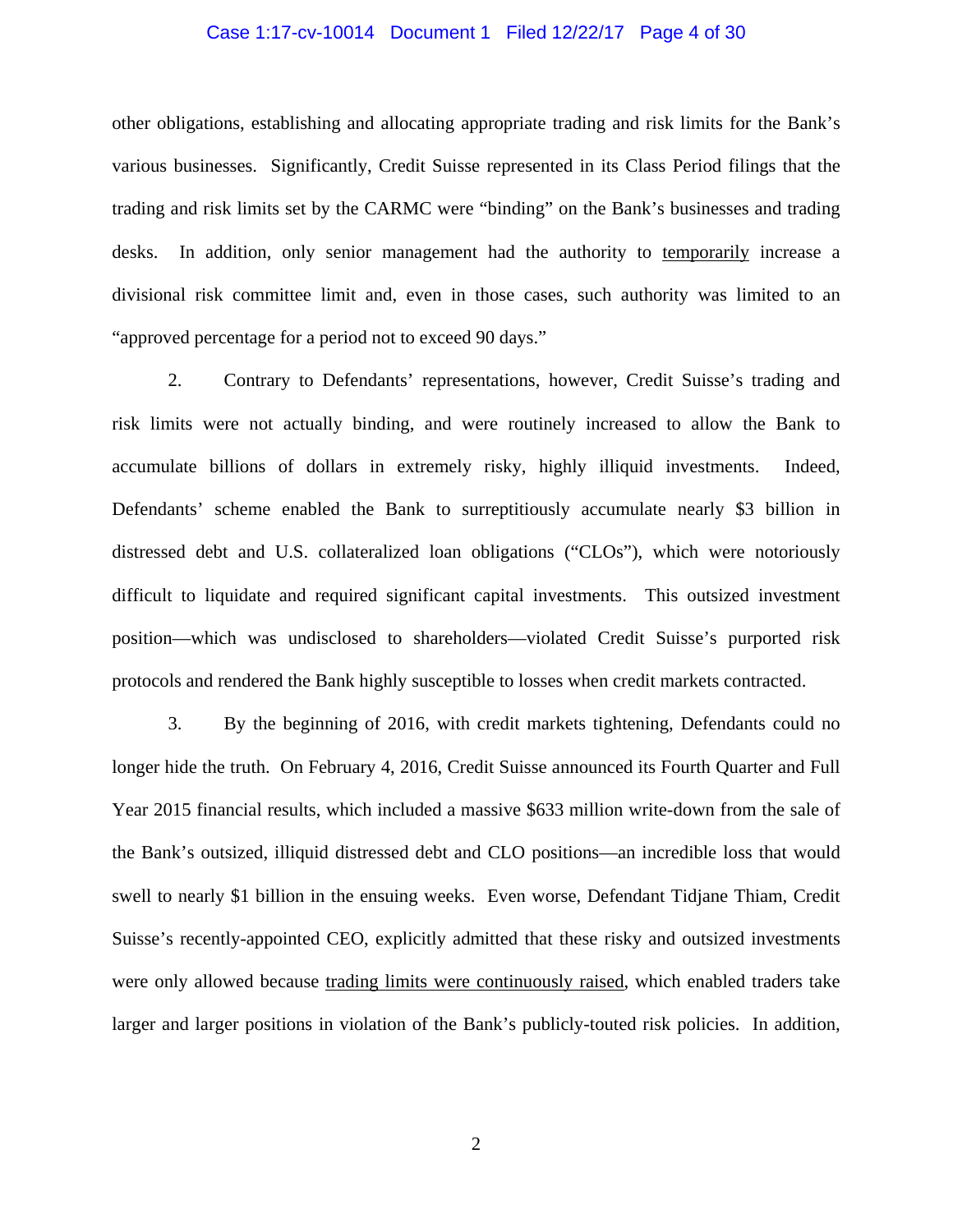#### Case 1:17-cv-10014 Document 1 Filed 12/22/17 Page 5 of 30

Thiam acknowledged that Credit Suisse's investment bank had acquired these securities over the years as it was "trying to generate revenue at all costs."

4. The market reacted in astonishment. Analysts and former Credit Suisse insiders were incredulous that the position went unreported, responding with disbelief at the notion that Credit Suisse's senior executives did not know about the outsized illiquid positions sooner. Credit Suisse bankers said it was "*inconceivable*" that the CARMC was unaware of the holdings. A former Credit Suisse subsidiary board member remarked: "If the CFO didn't know about it, then sure as hell the chief risk officer would have, which means everybody would have . . . It's hard to imagine that nobody knew about this stuff." In assigning an uncertainty rating to Credit Suisse's securities, a Morningstar report notably explained: "We're more worried by Thiam's admission that the bank held large illiquid position that he and other top managers did not know about in October."

5. In the wake of Credit Suisse's revelations, the price of the Bank's ADRs declined from a close of \$16.69 on February 3, 2016 to a close of \$14.89 on February 4, 2016—an 11% drop that wiped out approximately \$230 million in market capitalization.

6. As a result of Defendants' wrongful acts and omissions, and the precipitous decline in the market value of the Company's ADRs, Plaintiff and the other Class members have suffered significant losses and damages.

## **II. JURISDICTION AND VENUE**

7. The claims asserted herein arise under Sections 10(b) and 20(a) of the Exchange Act (15 U.S.C. §§78j(b) and 78t(a)), and Rule 10b-5 promulgated thereunder by the SEC (17 C.F.R. § 240.10b-5).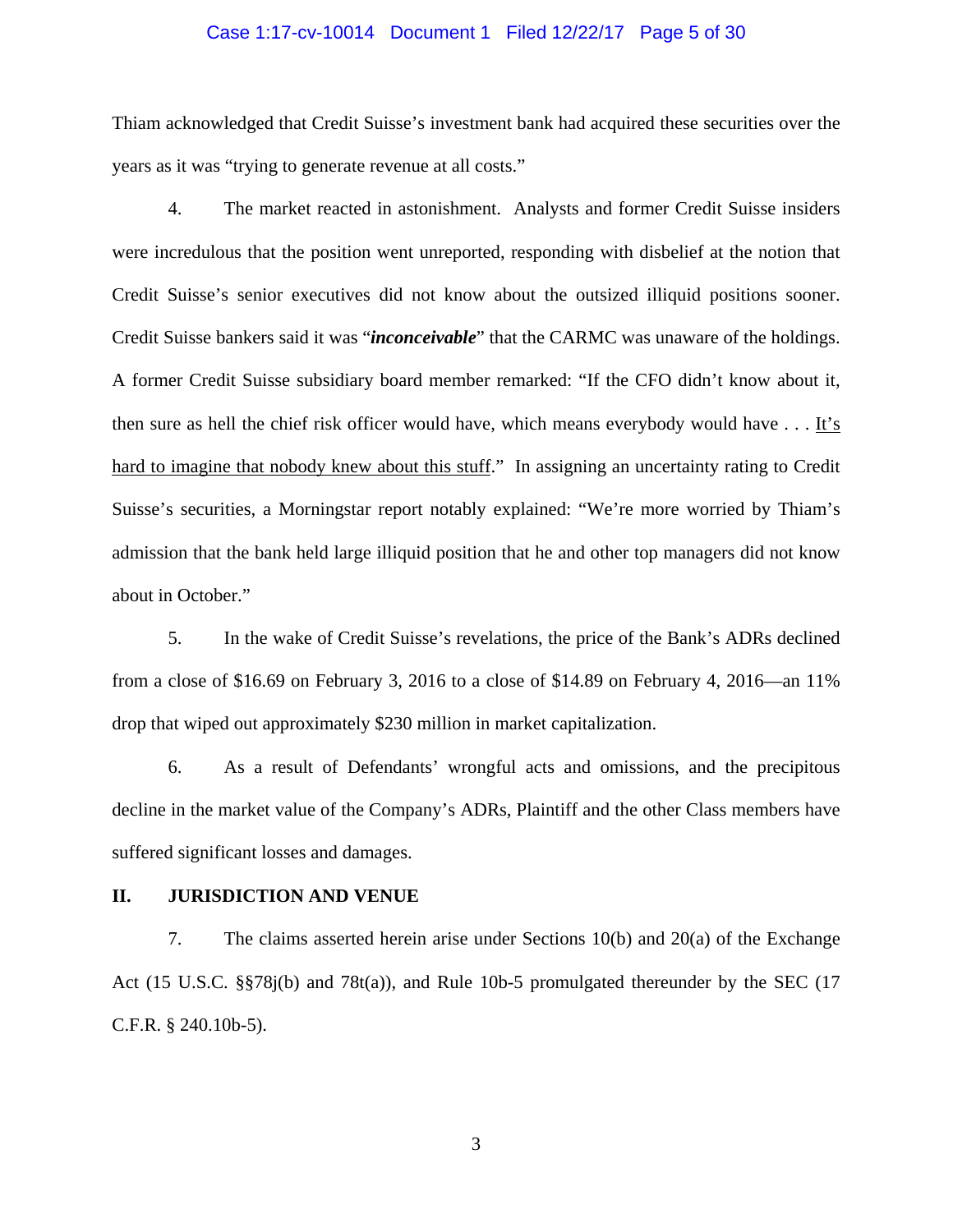#### Case 1:17-cv-10014 Document 1 Filed 12/22/17 Page 6 of 30

8. This Court has jurisdiction over the subject matter of this action pursuant to 28 U.S.C. §1331 and Section 27 of the Exchange Act (15 U.S.C. §78aa).

9. Venue is proper in this Judicial District pursuant to 28 U.S.C. §1391(b) and Section 27 of the Exchange Act (15 U.S.C. §78aa(c)). A substantial portion of the acts in furtherance of the alleged fraud, including the preparation and dissemination of materially false and misleading information and the effects of the fraud, have occurred in this Judicial District. In addition, the Company's United States offices are located in this District at 11 Madison Avenue, New York, NY 10010. In addition, Defendants' ADRs are traded on the New York Stock Exchange.

10. In connection with the acts, transactions, and conduct alleged herein, Defendants directly and indirectly used the means and instrumentalities of interstate commerce, including the United States mail, interstate telephone communications, and the facilities of a national securities exchange.

#### **III. PARTIES**

11. Plaintiff City of Birmingham Firemen's and Policemen's Supplemental Pension System, as set forth in the accompanying certification, attached hereto as Exhibit "A", purchased Credit Suisse ADRs during the Class Period, and suffered damages as a result of the federal securities law violations and the false and/or misleading statements and/or material omissions alleged herein.

12. Defendant Credit Suisse Group AG is a corporation with its headquarters in Zurich Switzerland and its United States operations located at 11 Madison Avenue, New York, NY 10010. Credit Suisse's ADRs are traded on the NYSE under the symbol "CS."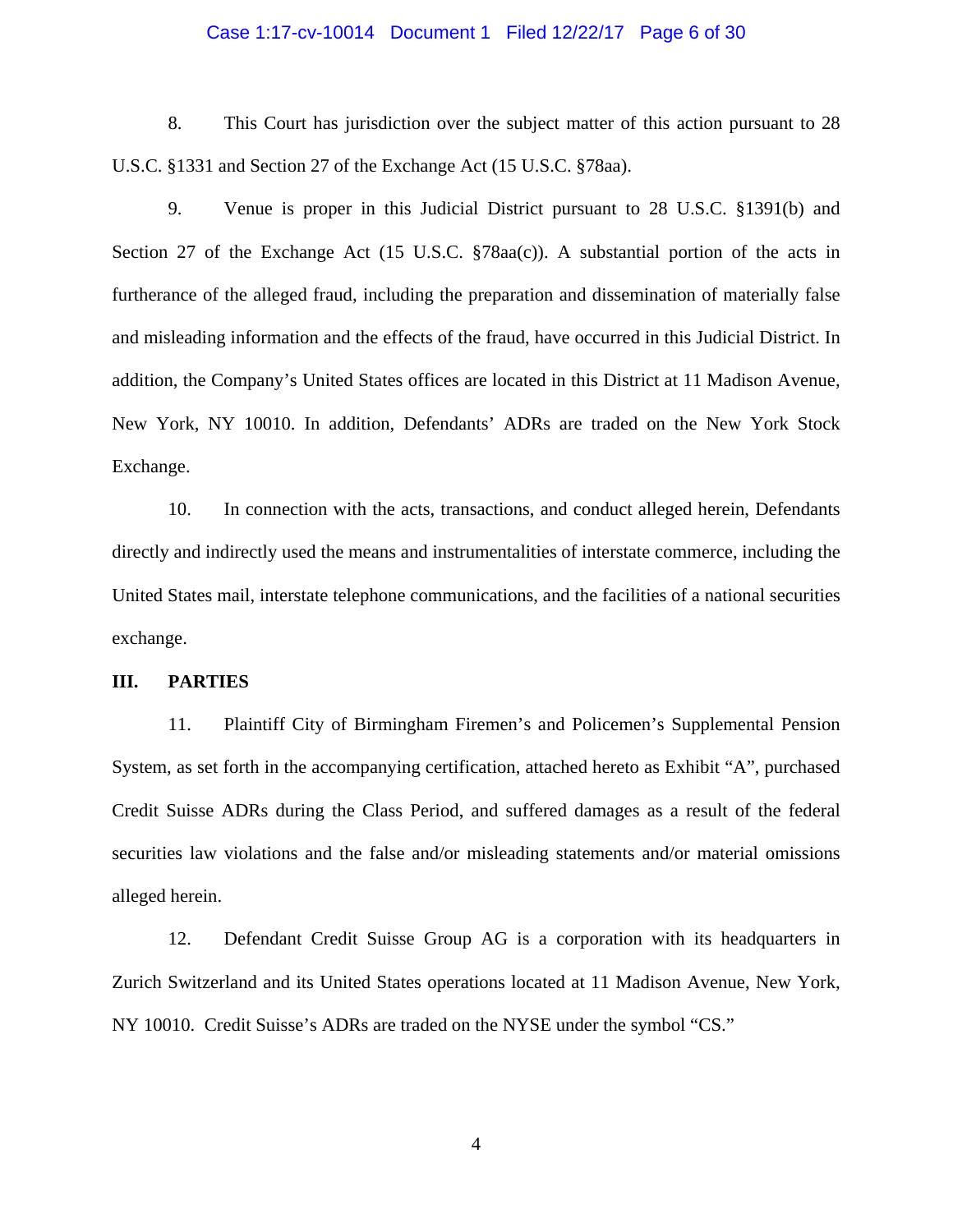#### Case 1:17-cv-10014 Document 1 Filed 12/22/17 Page 7 of 30

13. Defendant Brady W. Dougan ("Dougan") served as the Chief Executive Officer of Credit Suisse from 2007 through June 30, 2015.

14. Defendant Tidjane Thiam has served as the Chief Executive Officer of Credit Suisse since July 1, 2015.

15. Defendant David R. Mathers ("Mathers") has served as Chief Financial Officer of Credit Suisse since 2012.

16. Defendants Dougan, Thiam and Mathers are collectively referred to hereinafter as the "Individual Defendants." The Individual Defendants, at the time each was employed by Credit Suisse, because of their positions with the Company, possessed the power and authority to control the contents of Credit Suisse's reports to the SEC, as well as its press releases and presentations to securities analysts, money and portfolio managers and institutional investors, *i.e.*, the market. Each defendant, while serving as a senior executive of Credit Suisse, was provided with copies of the Company's reports and press releases alleged herein to be misleading prior to, or shortly after, their issuance, and had the ability and opportunity to prevent their issuance or cause them to be corrected. Because of their positions and access to material nonpublic information available to them, each of these Defendants knew that the adverse facts specified herein had not been disclosed to, and were being concealed from, the investing public, and that the positive representations which were being made were then materially false and/or misleading. The Individual Defendants are liable for the false statements pleaded herein, as those statements were each "group-published" information, and were the result of the collective actions of the Individual Defendants.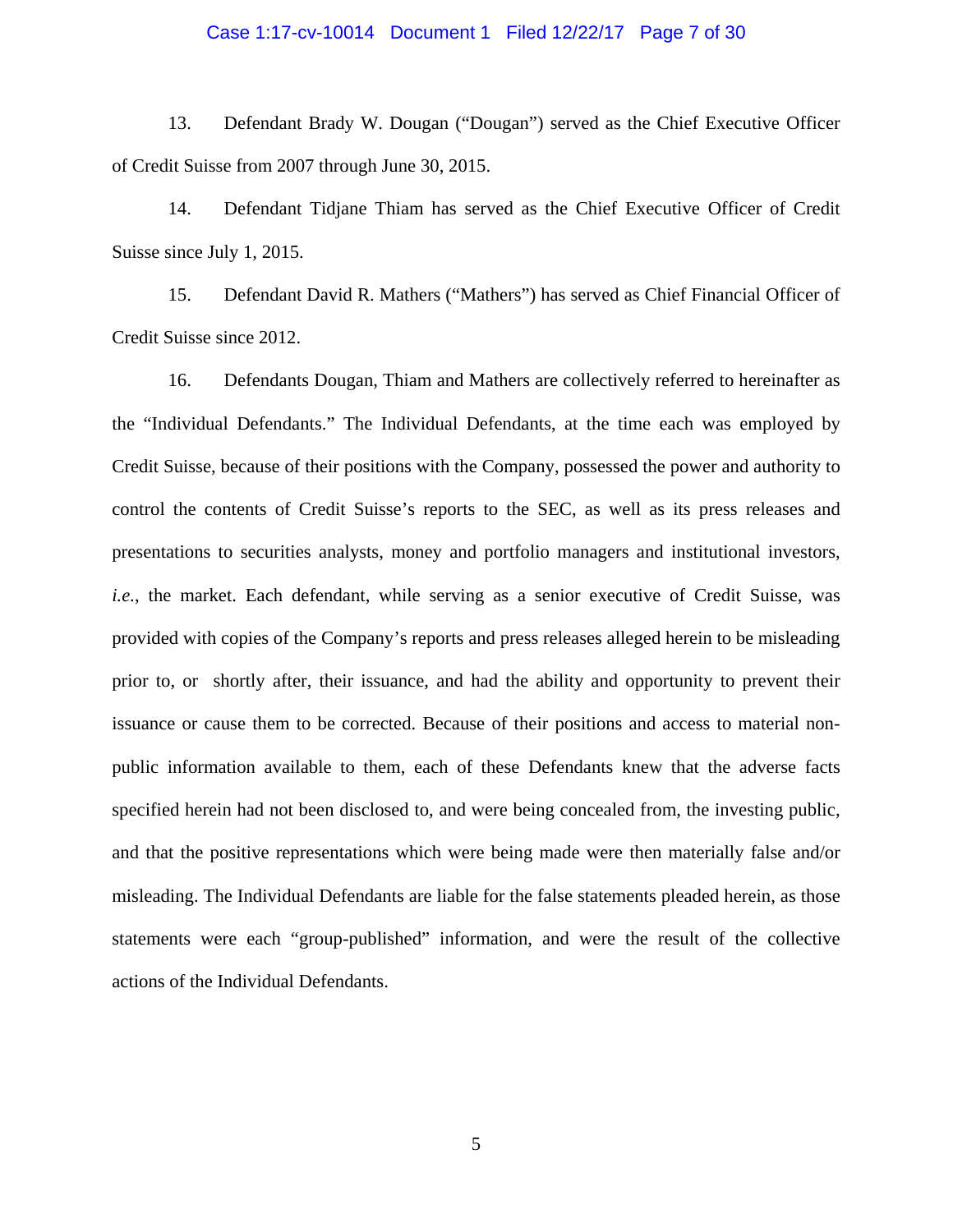#### **IV. SUBSTANTIVE ALLEGATIONS**

#### **A. Background**

17. Credit Suisse, based in Zurich, Switzerland, is a multinational financial services holding company that operated the Credit Suisse Bank and other financial services investments. The Bank's U.S. headquarters are located in New York, New York. Credit Suisse operates through three regionally focused divisions: Swiss Universal Bank, International Wealth Management, and Asia Pacific. These regional businesses are supported by two divisions that specialize in investment banking capabilities: Global Markets and Investment Banking & Capital Markets. The Global Markets division provides a broad range of financial products, including securities sales, trading and execution, prime brokerage, and investment research.

18. Between 2012 and 2015, in an effort to chase more and more revenue and feeding off a culture of "seeking revenue at any cost," traders at Credit Suisse's investment banking division racked more than \$3 billion in incredibly risky, highly illiquid securities consisting mainly of distressed credit and U.S. CLOs.

#### **B. Defendants False and Misleading Statements**

# **1. Credit Suisse's 2014 Annual Report Touts the Company's Comprehensive and Binding Risk Controls and Trading Limits**

19. The Class Period begins on March 20, 2015, when Credit Suisse filed its 2014 Annual Report with the SEC on Form 20-F. The 20-F was signed by Defendants Dougan and Mathers on behalf of Credit Suisse. The 2014 Annual Report touted the extensive risk protocols and practices in place at Credit Suisse to prevent the Bank from incurring any unnecessary risks, including risks posed by holding large positions of risky illiquid securities.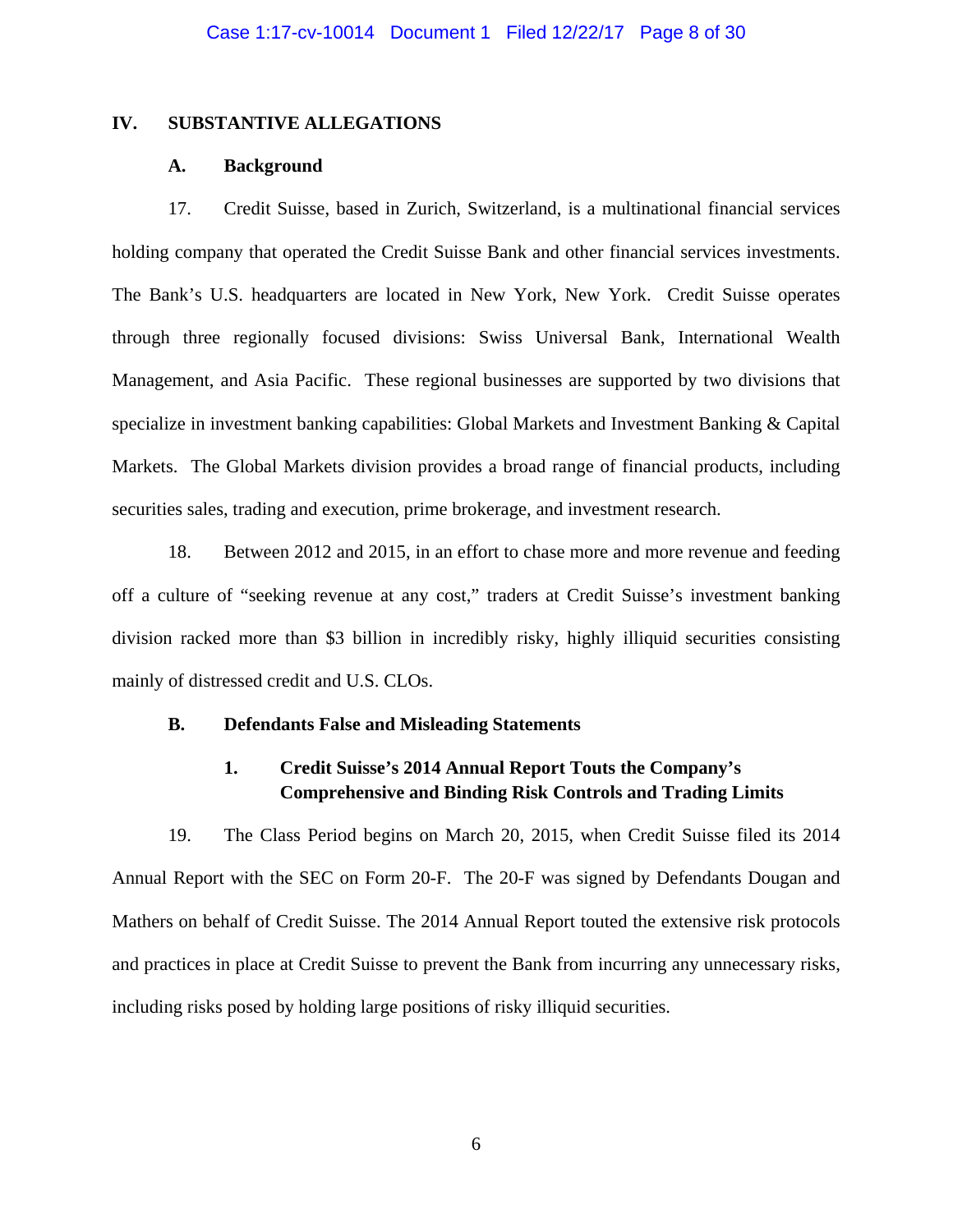## Case 1:17-cv-10014 Document 1 Filed 12/22/17 Page 9 of 30

20. The 2014 Annual Report explicitly stated that Credit Suisse had "comprehensive risk management processes and sophisticated control systems." These processes included the Capital Allocation & Risk Management Committee ("CARMC"). According to the 20-F,

CARMC is responsible for supervising and directing our risk profile, recommending risk limits at the Group level to the Risk Committee and the Board, establishing and allocating risk limits among the various businesses, and for developing measures, methodologies and tools to monitor and manage the risk portfolio.

21. CARMC, in consultation with the Board of Directors and Credit Suisse executive management, was responsible for setting the Bank's risk limits and, according to the 2014 Annual Report, such limits were "*binding.*" Where a breach of such limits did occur however, these instances were immediately reported to the "Chairman of the Board's Risk Committee and the Group CEO" (*i.e*., Defendant Dougan and Thiam).In addition, "written notification to the full Board" was provided at the next meeting.

22. Credit Suisse's risk policies allowed for temporary increases in risk exposure,

however such increases were limited to approved percentages and were not allowed to exceed 90

days. As the 2014 Annual Report explained,

**CARMC limits are binding** and generally set close to the planned risk profile to ensure that any meaningful increase in risk exposures is promptly escalated. The divisional chief risk officers and certain other members of senior management have the authority to temporarily increase the divisional risk committee limits by an approved percentage for a period not to exceed 90 days. Any divisional risk committee limit excess is subject to a formal escalation procedure and must be remediated or expressly approved by senior management.

23. The risk protocols further explained that the Bank's risk limits were reviewed on

a daily, weekly or monthly basis:

The limit framework encompasses specific limits on a large number of different products and risk type concentrations… The majority of these limits are monitored on a daily basis. Limits for which the inherent calculation time is longer are monitored on a weekly basis. A smaller subset of limits relating to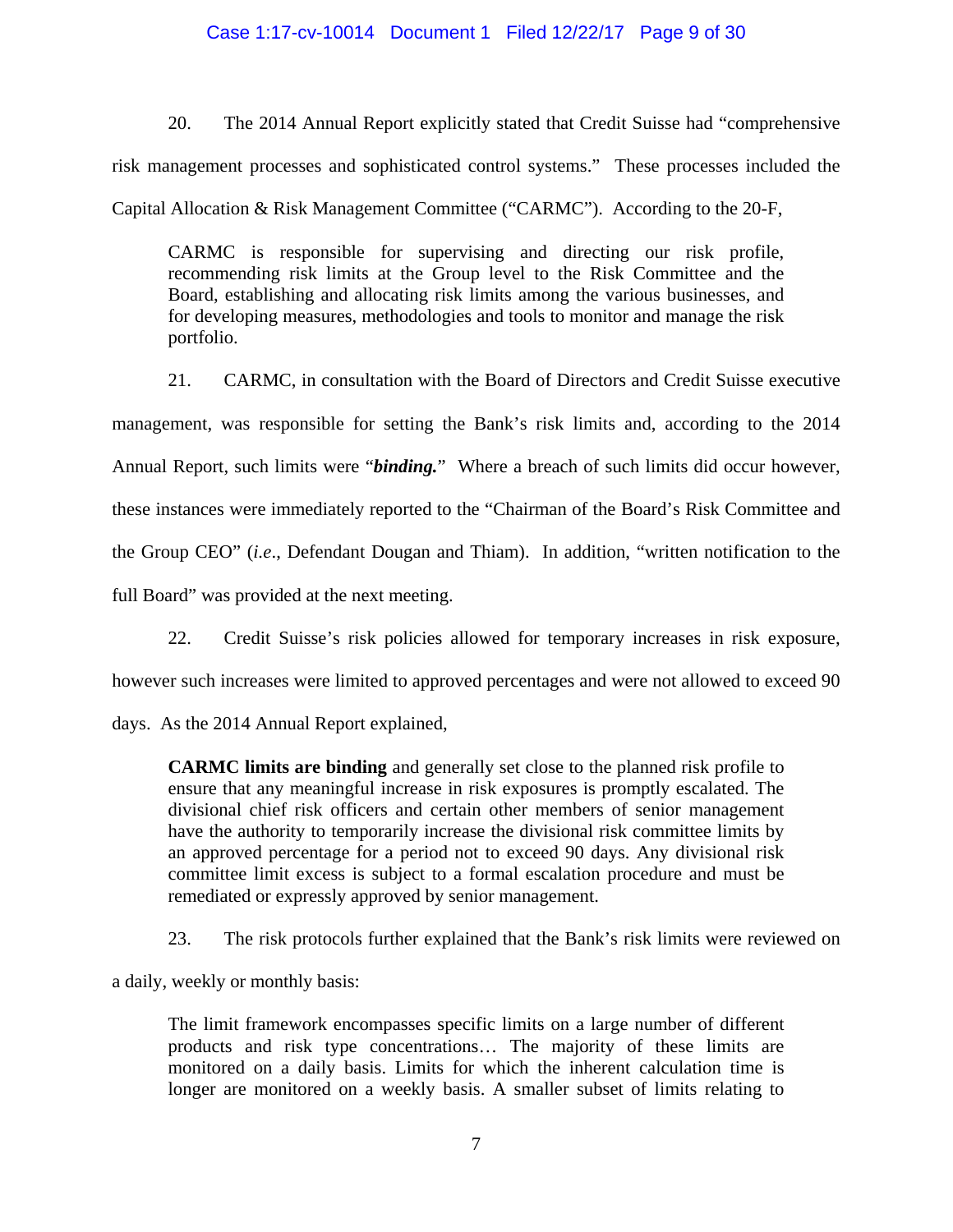## Case 1:17-cv-10014 Document 1 Filed 12/22/17 Page 10 of 30

exposures for which the risk profile changes more infrequently (for example, those relating to illiquid investments) is monitored on a monthly basis. In 2014, 98% of all limit excesses were resolved within the approved standard period. A smaller subset of limits relating to exposures for which the risk profile changes more infrequently (for example, those relating to illiquid investments) is monitored on a monthly basis.

24. However, as explained below, these statements were knowingly and/or recklessly false and misleading because they failed to disclose that Defendants had been continuously raising risk limits with respect to the Bank's illiquid investments—so much so that its risk management processes were in fact, wholly false and illusory.

# **2. Defendant Thiam Takes The Helm Of The Bank, And Months Later Credit Suisse Completes An \$8 Billion Debt Exchange Offering**

25. On July 1, 2015, Defendant Dougan stepped down as CEO of Credit Suisse and was replaced by Tidjane Thiam. Thiam took over after months of investor criticism of Defendant Dougan for failing to reform the Bank and scale back its risky investment banking business fast enough in the wake of the global regulations implemented after the worldwide recession in 2008 requiring banks to hold more capital.

26. Almost immediately upon taking control, Thiam began an internal review of each of Credit Suisse Group's business lines, with the stated goal of reducing the size of Credit Suisse's investment bank and focusing the Company more on its wealth management clients. During the Class Period, on October 21, 2015, Defendant Thiam outlined his new strategy for the Bank in an investor day presentation in which Thiam referred to the securitized products and credit groups (both responsible for the illiquid positions discussed herein) as "ugly ducklings" because they were very profitable but consumed a ton of capital.

27. Thiam's plan for Credit Suisse focused on deleveraging and increasing the Bank's capital cushion which had been one of the worst performers of all the European banks. Thiam's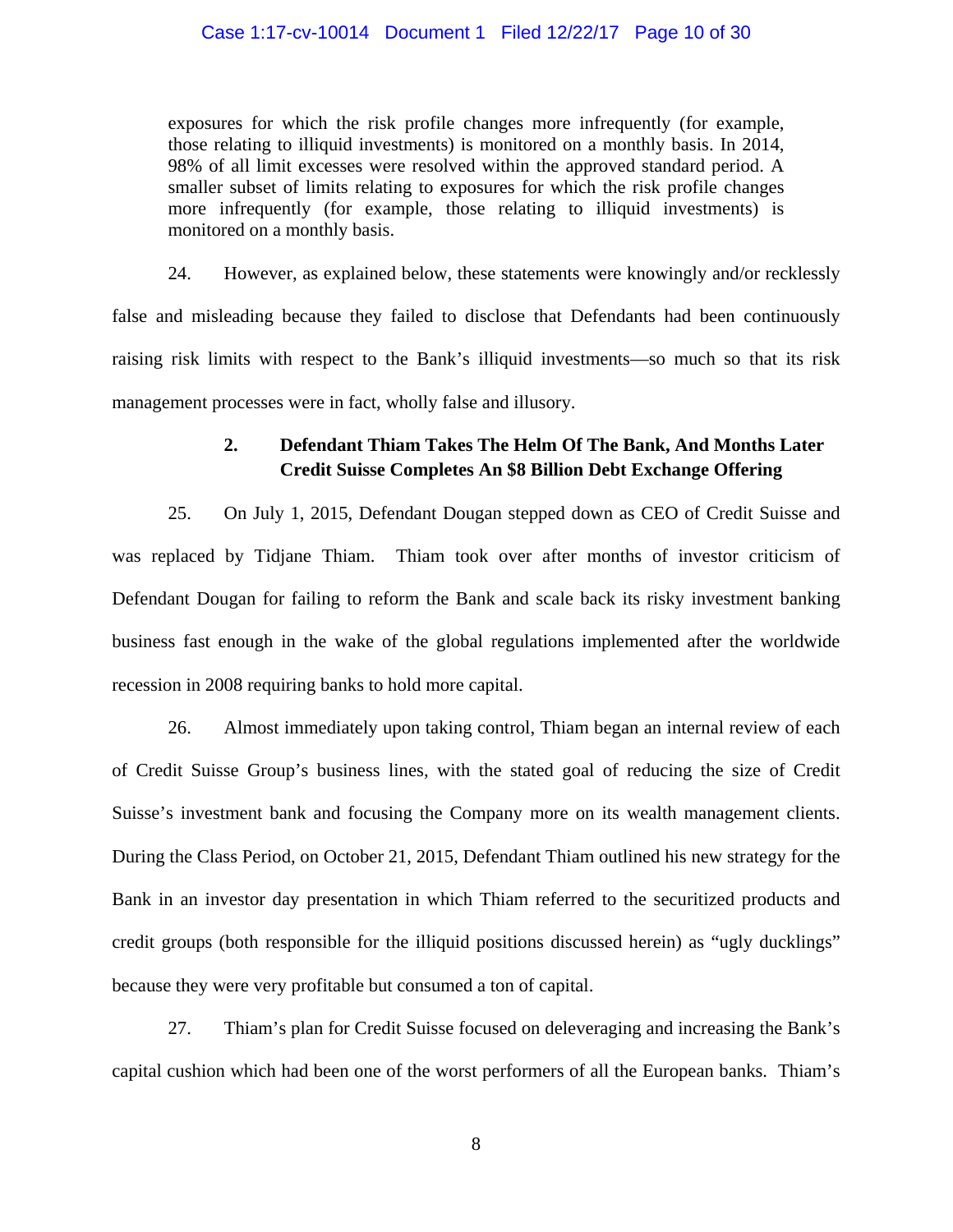#### Case 1:17-cv-10014 Document 1 Filed 12/22/17 Page 11 of 30

Investor Day presentation included an announcement that the Bank would seek to raise 6 billion CHF (\$6.1 billion) in capital through a rights offering in Switzerland. Without disclosing the truth about their outsized illiquid investments, Credit Suisse completed the rights offering on December 3, 2015.

28. Then, on December 15, 2015, Credit Suisse co-issued \$8 billion in long term debt with its subsidiary, Credit Suisse Group Funding (Guernsey) Limited in a debt exchange offering (the "Exchange Offering"). Credit Suisse also guaranteed the Exchange Offering. In connection with the Exchange Offering, Credit Suisse filed a Registration Statement with the SEC on form F-4. The Registration Statement and Prospectus for the Exchange Offering was signed by Defendants Thiam and Mathers and explicitly incorporated the 2014 Annual Report by reference, including the statements contained therein touting to the market the comprehensive and binding nature of the Company's risk protocols and control systems.

## **C. The Truth Is Revealed**

29. On February 4, 2016, with billions of dollars of additional capital now in their possession, Credit Suisse publicly announced its Fourth Quarter and Full Year 2015 financial results. In doing so, Credit Suisse's global markets group reported an adjusted pre-tax loss of 658 million CHF (\$686.35 million). What shocked investors the most however was that of the \$686 million in losses that were reported, *\$632 million were attributable to write-downs from sales of illiquid securities.*

30. Also on February 4, 2016, prior to the market's open, Credit Suisse held a conference call with analysts to discuss the Fourth Quarter and Full Year 2015 results. During that Call, Thiam explained:

As we mentioned, in the fourth quarter, we saw significant mark-to-market losses of \$632 million across both Global Markets and IBCM. The losses were incurred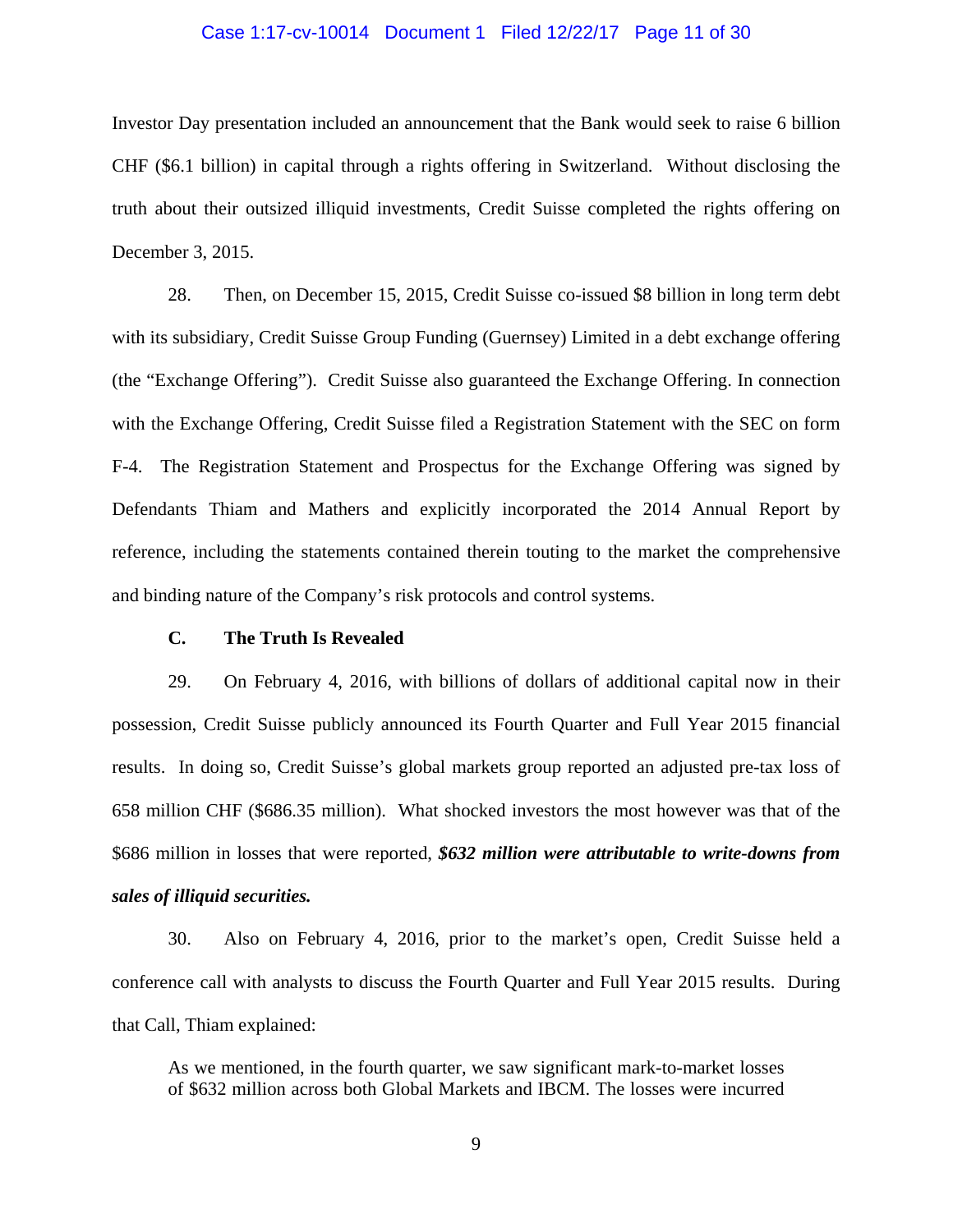## Case 1:17-cv-10014 Document 1 Filed 12/22/17 Page 12 of 30

across our securitized products, credit and corporate loan books, although the majority were incurred in the leveraged finance business in distressed trading, underwriting and par….

31. As a result of the Company's announcement on February 4, 2016, the price of Credit Suisse ADRs declined from a close of \$16.69 on February 3, 2016 to a close of \$14.89 on February 4, 2016; a drop of 11% wiping out approximately \$230 million in market capitalization.

32. On March 23, 2016, in a conference call with market analysts outlining revisions to Thiam's restructuring plan, Defendant Thiam was forced to provide a more in-depth explanation to investors as Credit Suisse announced an additional \$346 million in write-downs that would hit the books in the first quarter of 2016 as a result of the sale of those risky and illiquid securities. In disclosing the additional write-down, Thiam admitted that "clearly, something didn't go right there or something went wrong." Thiam further stressed: "I will say that even internally, the scale of those positions was a surprise to a number of people and was not a widely-known fact. So then you can fault our system."

33. In a Bloomberg News interview the same day, Defendant Thiam further admitted that the the Company's revenue-seeking culture was to blame for the Bank's recent troubles.

**Thiam**: ...there needs to be a cultural change, because its completely unacceptable. And there has been people consequences around that. It is unacceptable.

**Interviewer**: Were people trying to withhold information or was it just –

**Thiam**: It's a very interesting question. It's linked to a cost problem. If you're costs are too high, and you're not taking them down, you will lead a revenuedriven strategy. *A lot of the problem in the investment bank is that people have been trying to generate revenue at all costs if I may say so.*

34. On March 23, 2016, as reported by *The New York Times* and *Reuters*, Thiam further admitted that the reason Credit Suisse had improperly acquired the risky and illiquid securities was because, in contrast to the Company's assurances that risk limits were "binding,"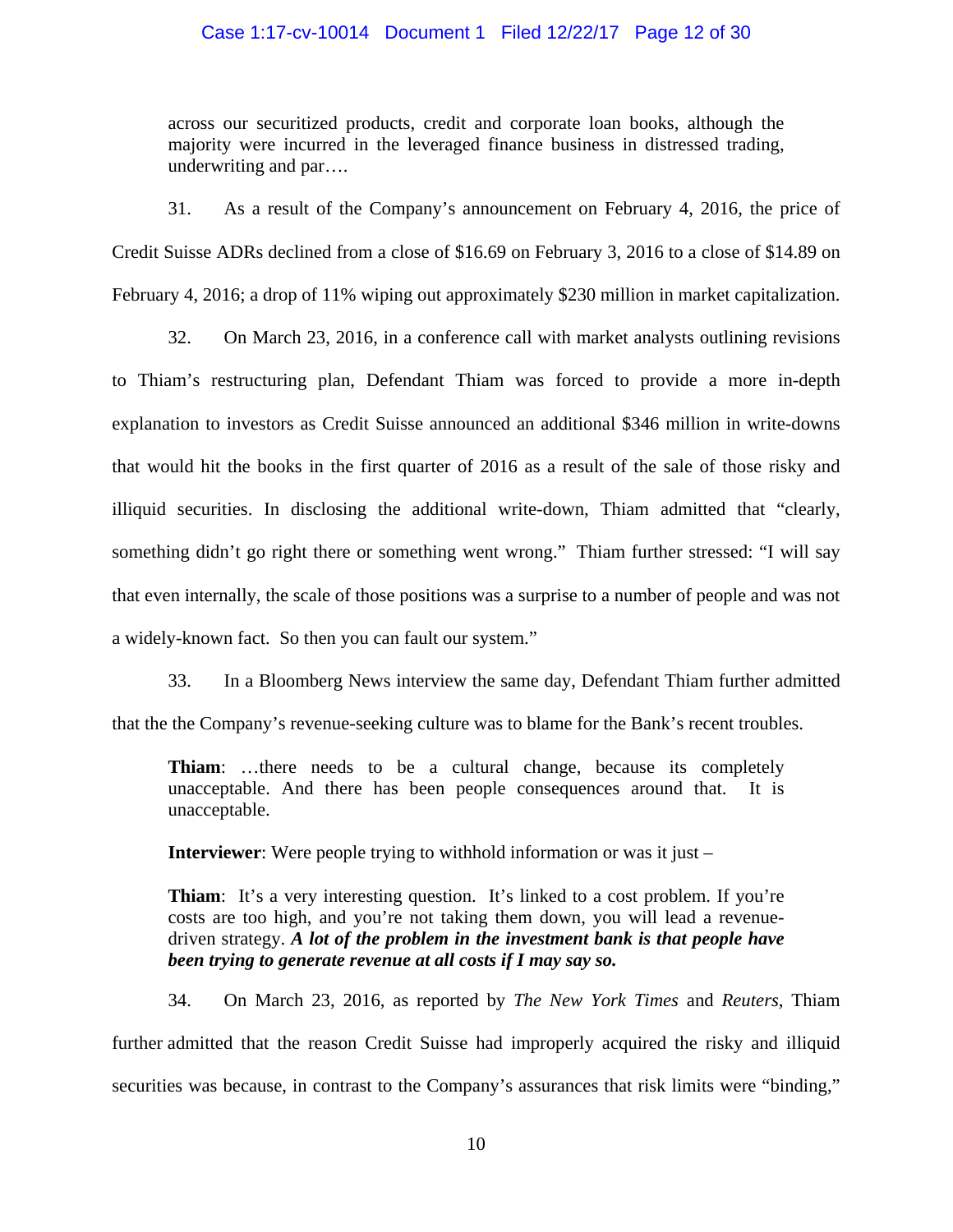the Company had continuously raised its trading limits to allow traders to take ever-increasing positions.

# **D. Defendants Knew and/or Recklessly Disregarded Knowledge About the Constantly Increasing Risky Illiquid Positions**

35. The Individual Defendants knew or recklessly disregarding knowledge of the Bank's ever-growing position in the illiquid investments. According to an article published by the International Financing Review ("IFR"), "two Credit Suisse bankers told IFR the real surprise was that Thiam, installed as chief executive less than a year ago, could claim that the bank's positions were not known about. The bankers, who asked not to be named, said it was inconceivable that the bank's Capital Allocation and Risk Management Committee (CARMC) was unaware of the holdings."

36. As set forth above, CARMC reported directly to the executive board members, including the Individual Defendants. As the IFR article continued, "The COO, the CFO knew about the [positions taken by] these businesses. CARMC happens every month. The notion that people didn't know is simply not believable."

37. In addition, a former board member of a Credit Suisse investment banking subsidiary directly implicated Defendant Mathers in particular, saying "[i]f the CFO didn't know about it, then sure as hell the chief risk officer would have done, which means everybody would have done."..."It's hard to imagine that nobody knew about this stuff."

38. In the wake of Defendant Thiam's admissions, the Bank's purported ignorance was also questioned by market analysts. For instance, on March 24, 2016, Morningstar Research stated:

We're more worried by Thiam's admission that the bank held large illiquid position that he and other top managers did not know about in October. These positions were behind the \$633 million write-downs in the fourth quarter and another \$346 million of write-downs in the first quarter. We're most disturbed by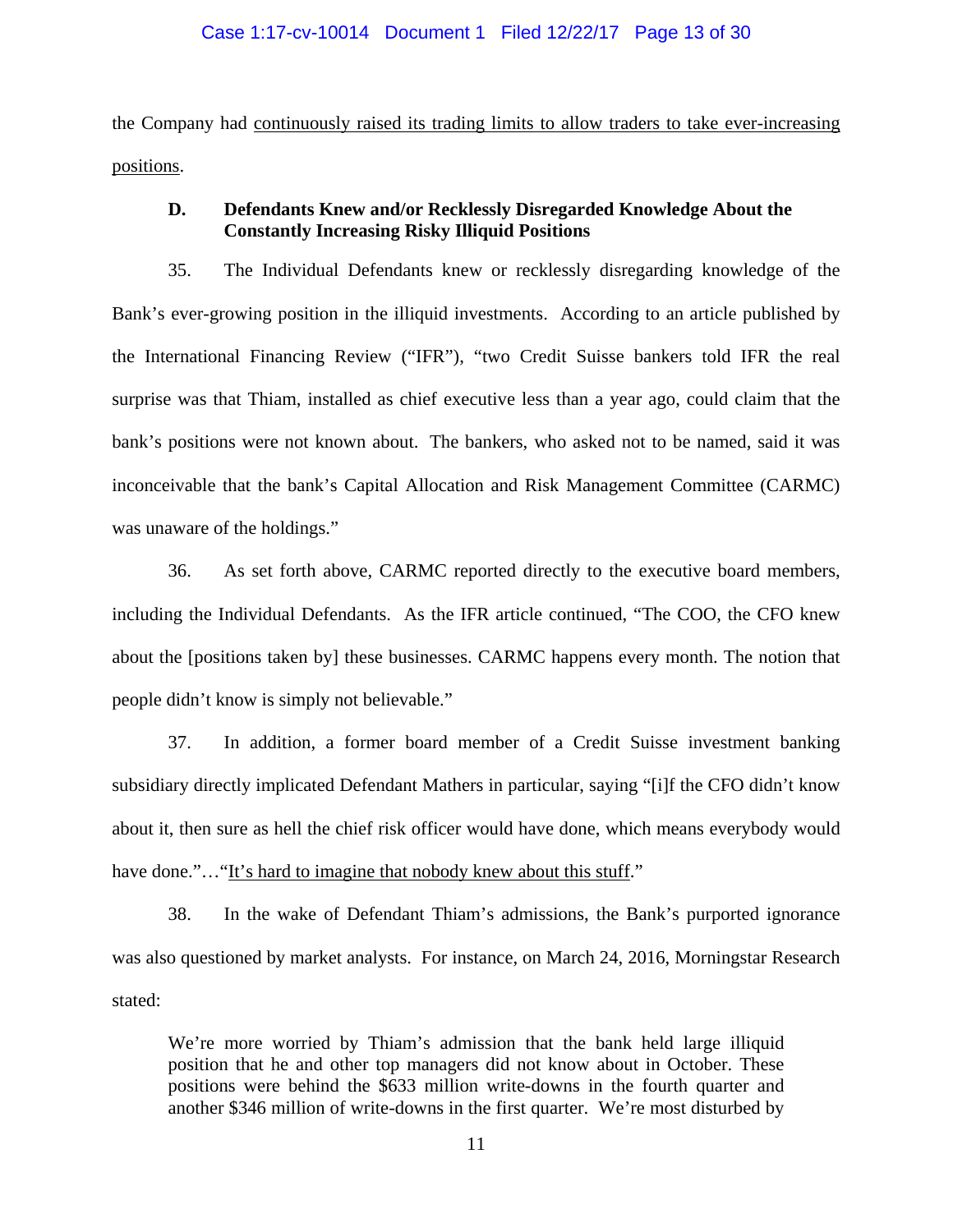his comment that bankers built up these positions supported by a culture that encouraged revenue at any cost. He attributed that pressure to a too-high cost base, but we're less sure; we think culture is very hard to turn around, and investors should brace themselves for continued volatility in results. We plan to maintain our high uncertainty rating.

39. Similarly, Morgan Stanley's March 24, 2016 report also remarked:

CS has finally acknowledged that their outsized positions in illiquid credit positions no longer work…We would be interested to know when mgmt [sic] became aware and why this was not disclosed in the capital raising prospectus in Dec, given markets weakened in Nov. Does this create additional litigation risk? We are also keen to hear about changes in risk management.

## **V. CLASS ACTION ALLEGATIONS**

40. Plaintiff brings this action as a class action pursuant to Federal Rule of Civil Procedure 23(a) and (b)(3) on behalf of a class consisting of all those who purchased or otherwise acquired Credit Suisse ADRs during the Class Period and who were damaged thereby (the "Class"). Excluded from the Class are Defendants, members of the immediate family of each of the Individual Defendants, any subsidiary or affiliate of Credit Suisse and the directors, officers and employees of the Company or its subsidiaries or affiliates, or any entity in which any excluded person has a controlling interest, and the legal representatives, heirs, successors and assigns of any excluded person.

41. The members of the Class are so numerous that joinder of all members is impracticable. While the exact number of Class members is unknown to Plaintiff at this time and can only be ascertained through appropriate discovery, Plaintiff believes that there are hundreds or thousands of members in the proposed Class. Throughout the Class Period, Credit Suisse ADRs were actively traded on the NYSE, an open and efficient market, under the symbol "CS." Millions of Credit Suisse ADRs were traded publicly during the Class Period on the NYSE. Record owners and the other members of the Class may be identified from records maintained by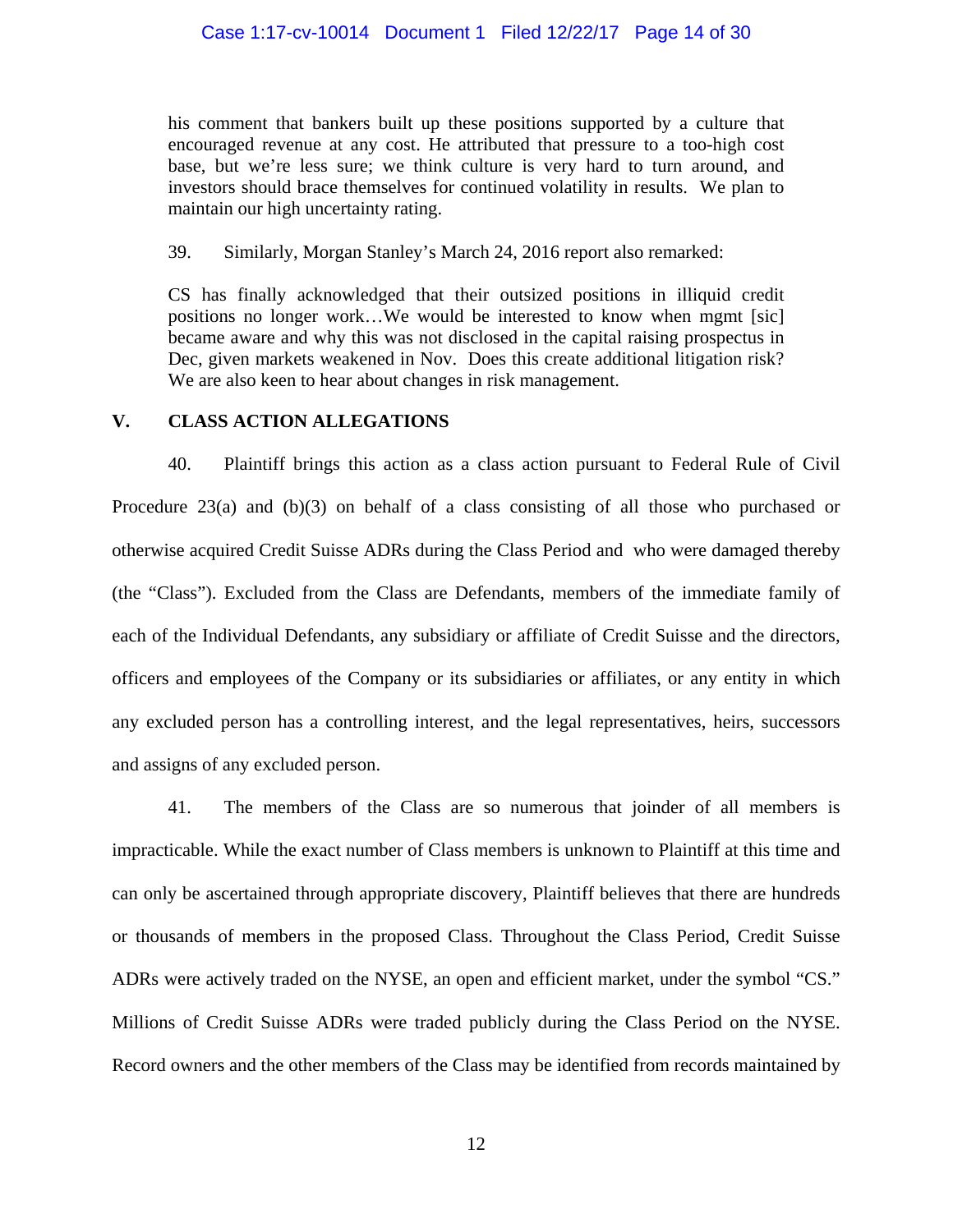#### Case 1:17-cv-10014 Document 1 Filed 12/22/17 Page 15 of 30

Credit Suisse and/or its transfer agents and may be notified of the pendency of this action by mail, using a form of notice similar to that customarily used in securities class actions.

42. Plaintiff's claims are typical of the claims of the other members of the Class as all members of the Class are similarly affected by Defendants' wrongful conduct in violation of federal law that is complained of herein.

43. Plaintiff will fairly and adequately protect the interests of the other members of the Class, and has retained counsel competent and experienced in class and securities litigation. Common questions of law and fact exist as to all members of the Class and predominate over any questions solely affecting individual members of the Class. Among the questions of law and fact common to the Class are:

- a. Whether the federal securities laws were violated by Defendants' acts and omissions as alleged herein;
- b. Whether Defendants participated in and pursued the common course of conduct complained of herein;
- c. Whether documents, press releases, and other statements disseminated to the investing public and the Company's ADR holders during the Class Period misrepresented material facts about the business, finances, and prospects of Credit Suisse;
- d. Whether statements made by Defendants to the investing public during the Class Period misrepresented and/or mitted to disclose facts about the business, finance, value, and performance of Credit Suisse;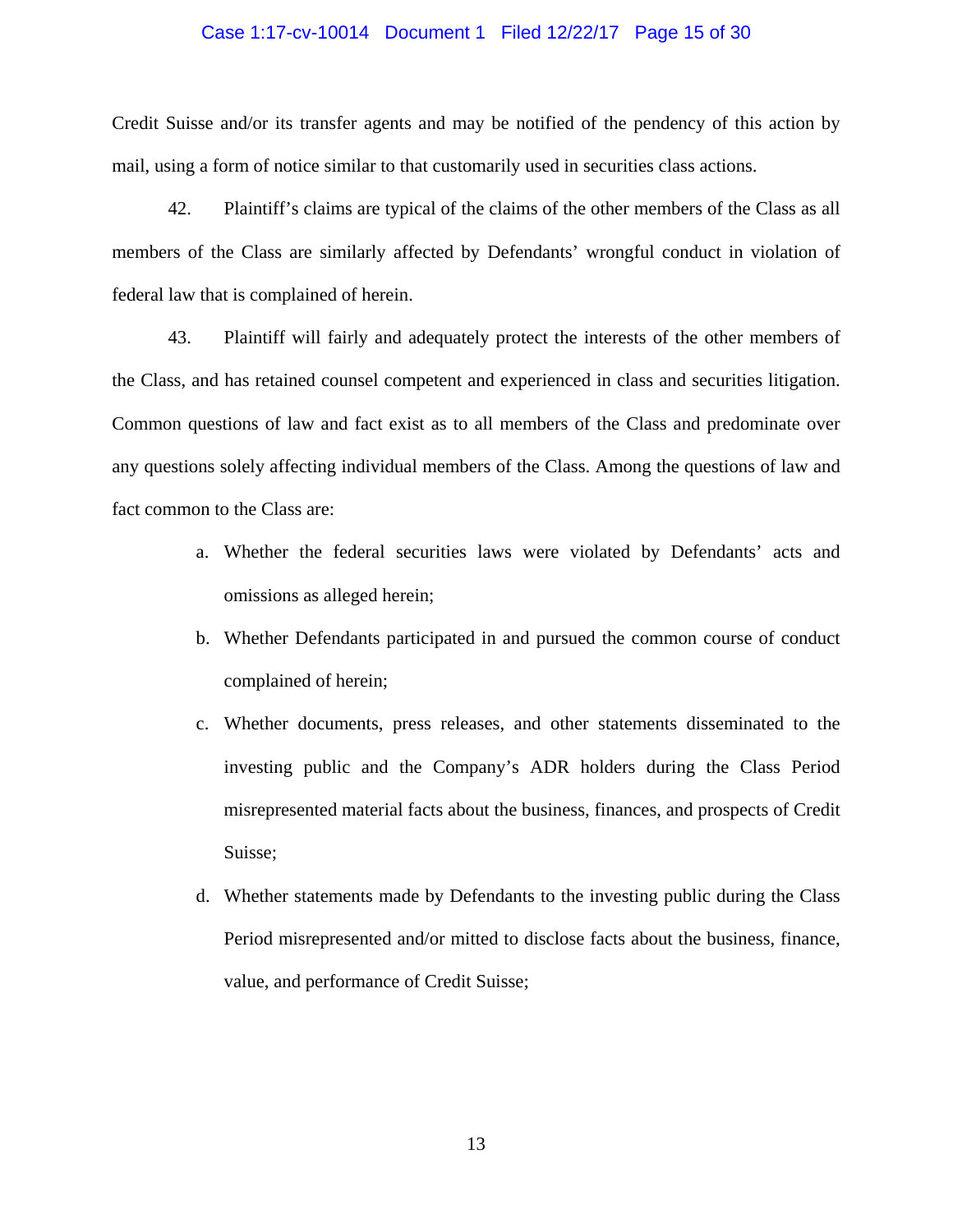- e. Whether the market price of Credit Suisse ADRs during the Class Period was artificially inflated due to the material misrepresentations and failures to correct the material misrepresentations complained of herein; and
- f. The extent to which the members of the Class have been damaged and the proper measure of damages.

44. A class action is superior to all other available methods for the fair and efficient adjudication of this controversy since joinder of all members is impracticable. Furthermore, as the damages suffered by individual Class members may be relatively small, the expense and burden of individual litigation makes it impossible for members of the Class to individually redress the wrongs done to them. There will be no difficulty in the management of this action as a class action.

#### **VI. UNDISCLOSED ADVERSE FACTS**

45. The market for Credit Suisse ADRs was an open, well-developed and efficient market at all relevant times. As a result of these materially false and misleading statements and failures to disclose described herein, Credit Suisse ADRs traded at artificially inflated prices during the Class Period. Plaintiff and the other members of the Class purchased or otherwise acquired Credit Suisse ADRs relying upon the integrity of the market price of the Company's ADRs and market information relating to Credit Suisse, and have been damaged thereby.

46. During the Class Period, Defendants materially misled the investing public, thereby inflating the price of Credit Suisse ADRs, by publicly issuing false and misleading statements and omitting to disclose material facts necessary to make Defendants' statements, as set forth herein, not false and misleading. Said statements and omissions were materially false and misleading in that they failed to disclose material adverse non-public information and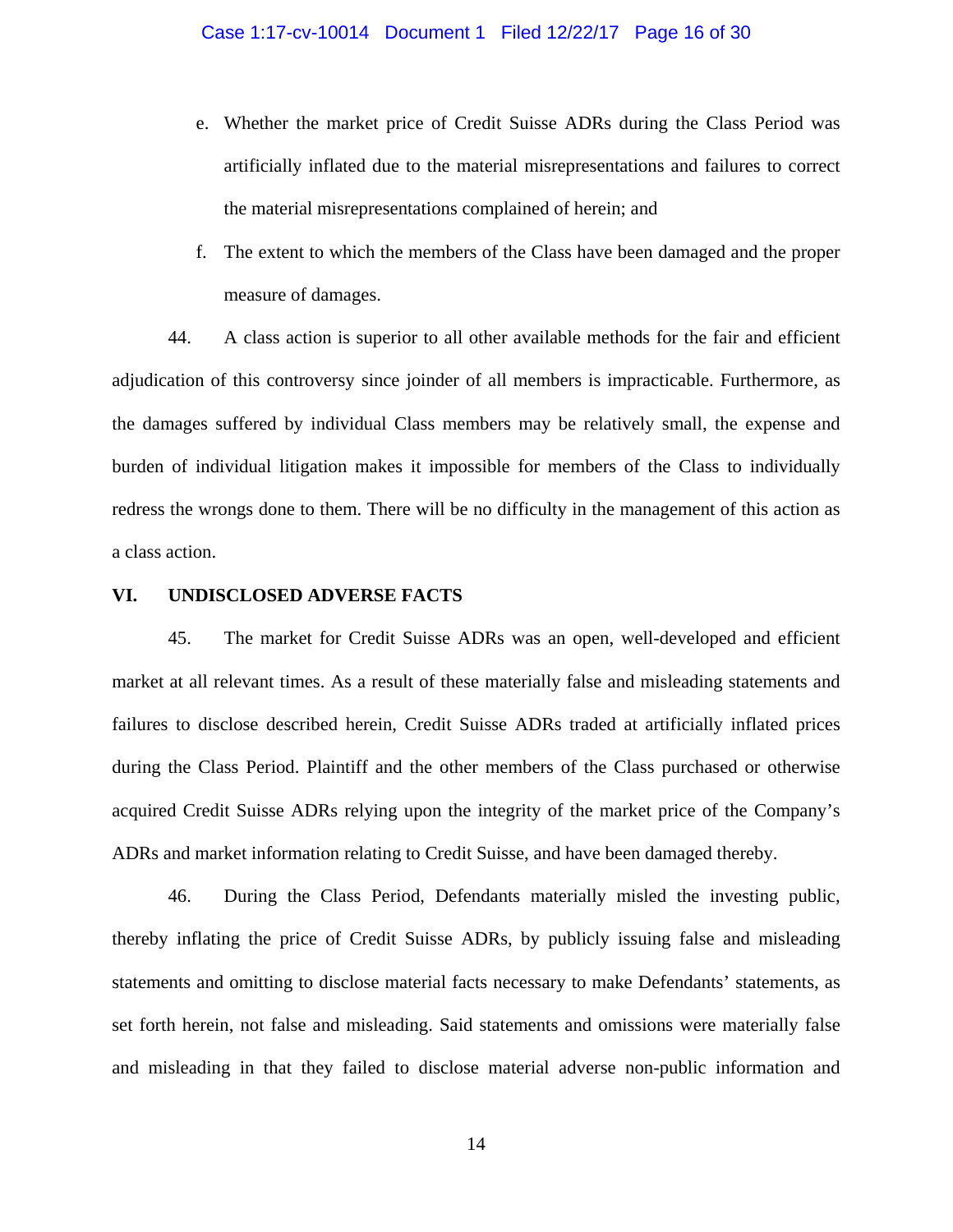#### Case 1:17-cv-10014 Document 1 Filed 12/22/17 Page 17 of 30

misrepresented the truth about the Company, as well as its business, accounting, financial operations and prospects, as alleged herein.

47. At all relevant times, the material misrepresentations and omissions particularized in this Complaint directly or proximately caused or were a substantial contributing cause of the damages sustained by Plaintiff and the other members of the Class. As described herein, during the Class Period, Defendants made or caused to be made a series of materially false and misleading statements about Credit Suisse's financial well-being and prospects.

48. These material misstatements and omissions had the cause and effect of creating in the market an unrealistically positive assessment of the Company and its financial well-being and prospects, thus causing the Company's ADRs to be overvalued and artificially inflated at all relevant times. Defendants' materially false and misleading statements made during the Class Period resulted in Plaintiff and the other members of the Class purchasing the Company's ADRs at artificially inflated prices, thus causing the damages complained of herein.

#### **VII. LOSS CAUSATION**

49. During the Class Period, as detailed herein, Defendants engaged in a scheme to deceive the market and a course of conduct that artificially inflated the prices of Credit Suisse's ADRs and operated as a fraud or deceit on Class Period purchasers of Credit Suisse's ADRs by failing to disclose to investors that the Company's financial results were materially misleading and misrepresented material information. When Defendants' misrepresentations and fraudulent conduct were disclosed and became apparent to the market, the prices of Credit Suisse's ADRs fell precipitously as the prior inflation came out of the Company's stock price. As a result of their purchases of Credit Suisse's ADRs during the Class Period, Plaintiff and the other Class members suffered economic loss.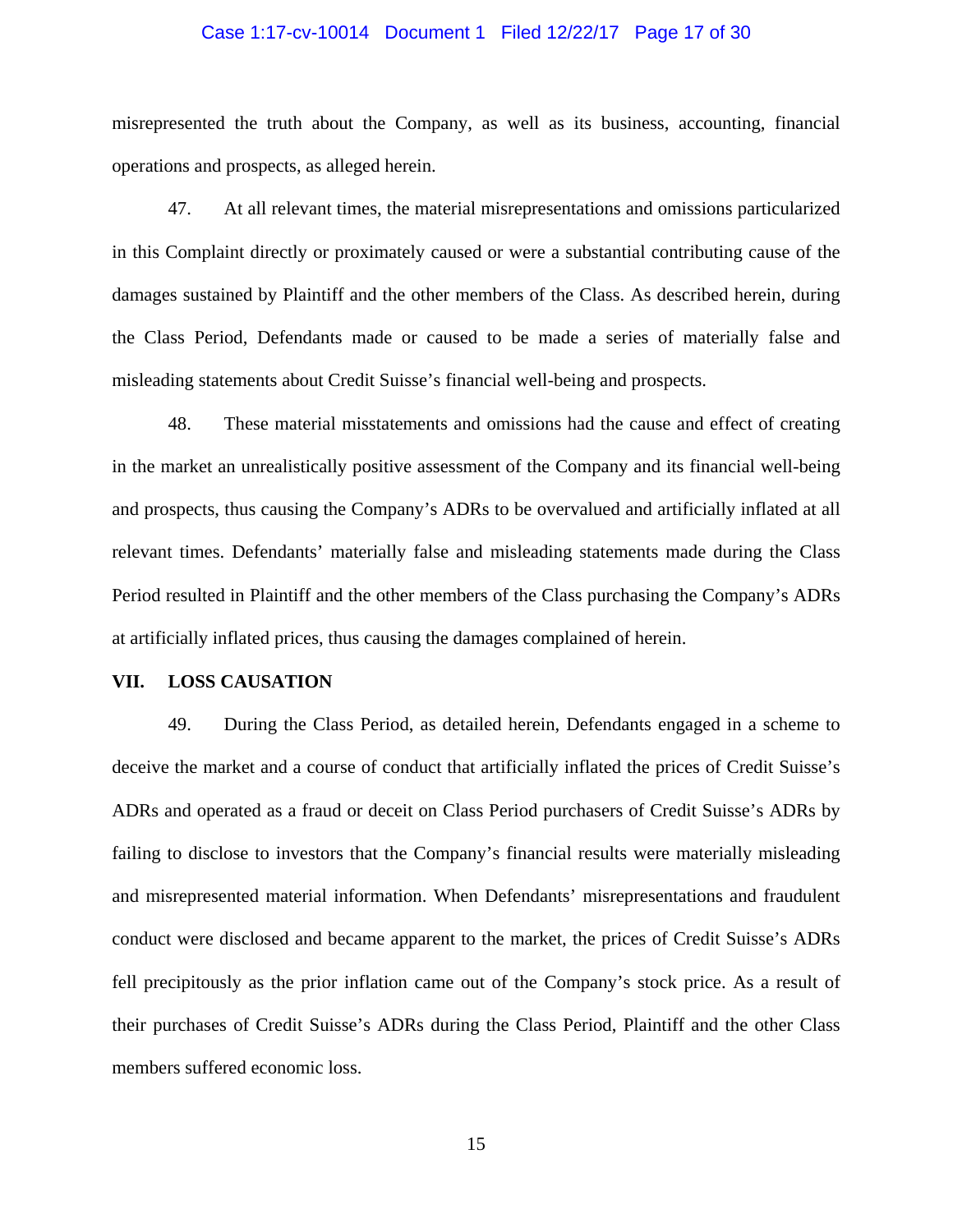#### Case 1:17-cv-10014 Document 1 Filed 12/22/17 Page 18 of 30

50. By failing to disclose the true state of the Company's financial statements, investors were not aware of the true state of the Company's financial status. Therefore, Defendants presented a misleading picture of Credit Suisse's business practices and procedures. Thus, instead of truthfully disclosing during the Class Period the true state of the Company's business, Defendants caused Credit Suisse to conceal the truth.

51. Defendants' false and misleading statements had the intended effect and caused Credit Suisse's ADRs to trade at artificially inflated levels throughout the Class Period. The stock price drops discussed herein caused real economic loss to investors who purchased the Company's ADRs during the Class Period.

52. The decline in the price of Credit Suisse ADRs after the truth came to light was a direct result of the nature and extent of Defendants' fraud finally being revealed to investors and the market. The timing and magnitude of Credit Suisse ADR price declines negates any inference that the loss suffered by Plaintiff and the other Class members was caused by changed market conditions, macroeconomic or industry factors, or Company-specific facts unrelated to the Defendants' fraudulent conduct. The economic loss suffered by Plaintiff and the other Class members was a direct result of Defendants' fraudulent scheme to artificially inflate the prices of Credit Suisse's ADRs and the subsequent decline in the value of Credit Suisse's ADRs when Defendants' prior misrepresentations and other fraudulent conduct were revealed.

#### **VIII. SCIENTER ALLEGATIONS**

53. As alleged herein, the Individual Defendants acted with scienter in that the Individual Defendants knew that the public documents and statements issued or disseminated in the name of the Company during the Class Period were materially false and misleading; knew that such statements or documents would be issued or disseminated to the investing public; and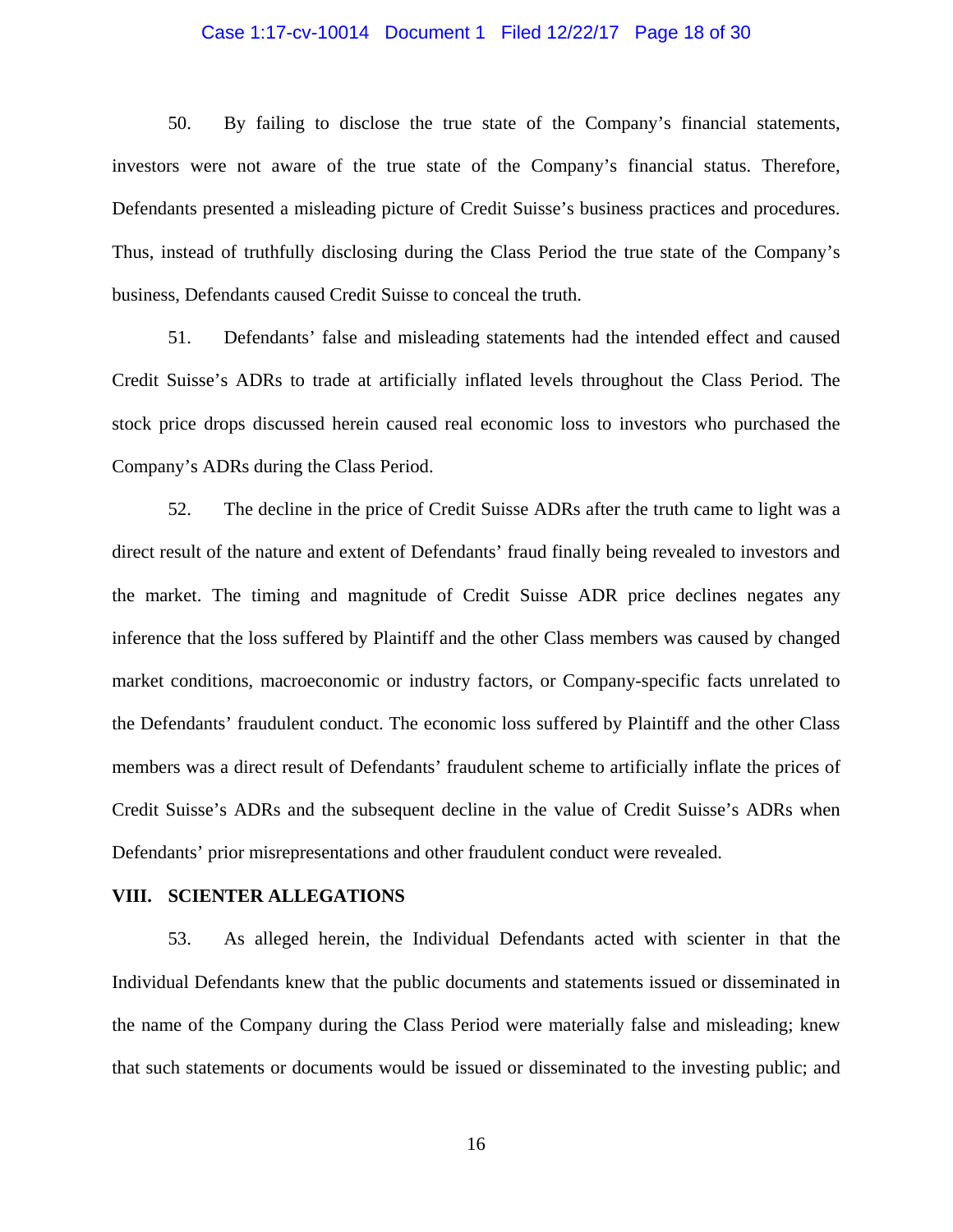# Case 1:17-cv-10014 Document 1 Filed 12/22/17 Page 19 of 30

knowingly and substantially participated or acquiesced in the issuance or dissemination of such statements or documents as primary violations of the federal securities laws.

54. As set forth herein, the Individual Defendants, by virtue of their receipt of information reflecting the true facts regarding Credit Suisse, including reports from Credit Suisse's Capital Allocation and Risk Management Committee, their control over, receipt and/or modification of Credit Suisse's allegedly materially misleading statements and omissions, and/or their positions with the Company which made them privy to confidential information concerning Credit Suisse, participated in the fraudulent scheme alleged herein.

# **IX. APPLICABILITY OF PRESUMPTION OF RELIANCE: FRAUD-ON-THE-MARKET DOCTRINE**

55. At all relevant times, the market for Credit Suisse's ADRs was an efficient market for the following reasons, among others:

- a. Credit Suisse ADRs met the requirements for listing, and were listed and actively traded on the NYSE, a highly efficient market;
- b. As a regulated foreign issuer, Credit Suisse filed periodic public reports with the SEC;
- c. Credit Suisse securities were followed by securities analysts employed by major brokerage firms who wrote reports which were distributed to the sales force and certain customers of their respective brokerage firms. Each of these reports was publicly available and entered the public marketplace; and
- d. Credit Suisse regularly issued press releases which were carried by national and international newswires. Each of these releases was publicly available and entered the public marketplace.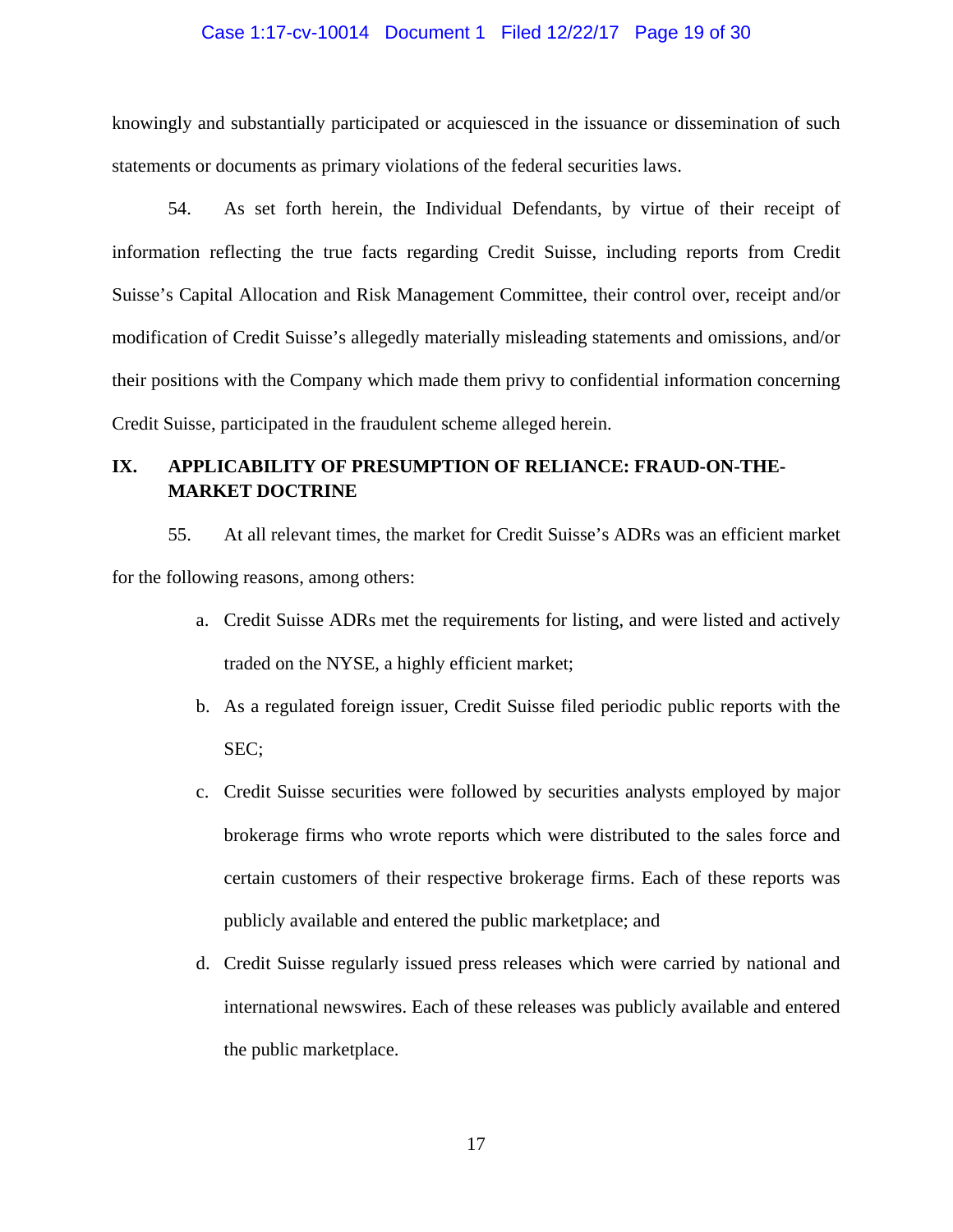#### Case 1:17-cv-10014 Document 1 Filed 12/22/17 Page 20 of 30

56. As a result of the foregoing, the market for Credit Suisse's ADRs promptly digested current information regarding Credit Suisse from all publicly available sources and reflected such information in Credit Suisse's stock price. Under these circumstances, all purchasers of Credit Suisse ADRs during the Class Period suffered similar injury through their purchase of Credit Suisse's ADRs at artificially inflated prices and a presumption of reliance applies.

57. A Class-wide presumption of reliance is also appropriate in this action under the U.S. Supreme Court's holding in *Affiliated Ute Citizens of Utah v. United States*, 406 U.S. 128 (1972), because Plaintiff's fraud claims are grounded in Defendants' omissions of material fact of which there is a duty to disclose. As this action involves Defendants' failure to disclose material adverse information regarding Credit Suisse's business practices, financial results and condition, and the Company's internal risk and financial controls—information that Defendants were obligated to disclose during the Class Period but did not—positive proof of reliance is not a prerequisite to recovery. All that is necessary is that the facts withheld be material in the sense that a reasonable investor might have considered such information important in the making of investment decisions.

#### **X. NO SAFE HARBOR**

58. The federal statutory safe harbor provided for forward-looking statements under certain circumstances does not apply to any of the allegedly false statements pleaded in this Complaint. The statements alleged to be false and misleading herein all relate to then-existing facts and conditions. In addition, to the extent certain of the statements alleged to be false may be characterized as forward-looking, they were not identified as "forward-looking statements" when made, and there were no meaningful cautionary statements identifying important factors that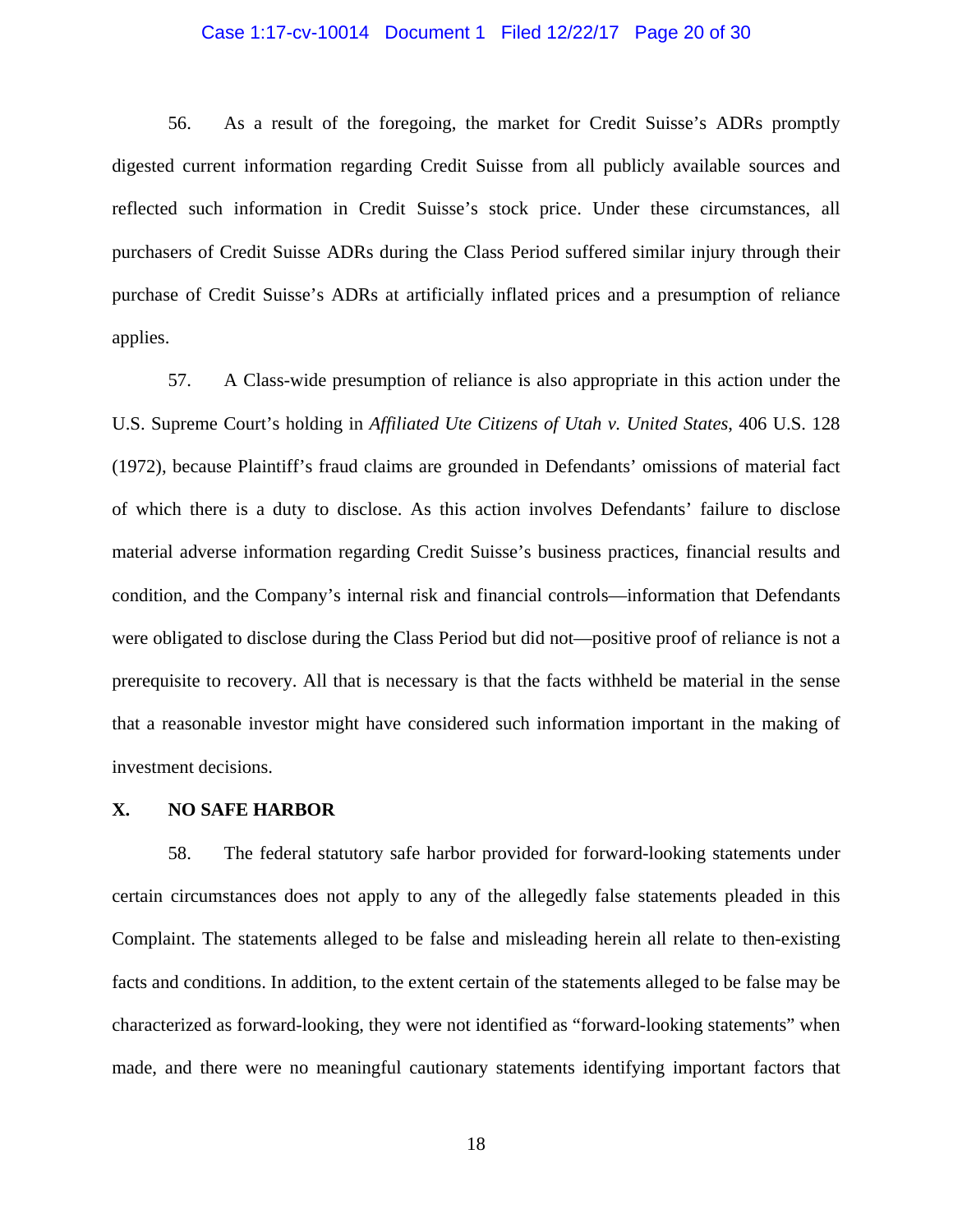#### Case 1:17-cv-10014 Document 1 Filed 12/22/17 Page 21 of 30

could cause actual results to differ materially from those in the purportedly forward-looking statements.

59. In the alternative, to the extent that the statutory safe harbor is determined to apply to any forward-looking statements pleaded herein, Defendants are liable for those false forward-looking statements because at the time each of those forward-looking statements was made, the speaker had actual knowledge that the forward-looking statement was materially false or misleading, and/or the forward-looking statement was authorized or approved by an executive officer of Credit Suisse who knew that the statement was false when made.

#### **XI. COUNTS AGAINST DEFENDANTS**

#### **COUNT I**

# **Violation of Section 10(b) of the Exchange Act and Rule 10b-5 Promulgated Thereunder Against All Defendants**

60. Plaintiff repeats and realleges each and every allegation contained above as if fully set forth herein. This claim is asserted against all Defendants.

61. During the Class Period, Credit Suisse and the Individual Defendants carried out a plan, scheme and course of conduct which was intended to and, throughout the Class Period, did: (i) deceive the investing public, including Plaintiff and the other Class members, as alleged herein; (ii) artificially inflate and maintain the market price of Credit Suisse's ADRs; and (iii) cause Plaintiff and the other members of the Class to purchase Credit Suisse's ADRs at artificially inflated prices. In furtherance of this unlawful scheme, plan and course of conduct, defendants, and each of them, took the actions set forth herein.

62. These Defendants: (a) employed devices, schemes, and artifices to defraud; (b) made untrue statements of material fact and/or omitted to state material facts necessary to make the statements not misleading; and (c) engaged in acts, practices and a course of business which operated as a fraud and deceit upon the purchasers of the Company's ADRs in an effort to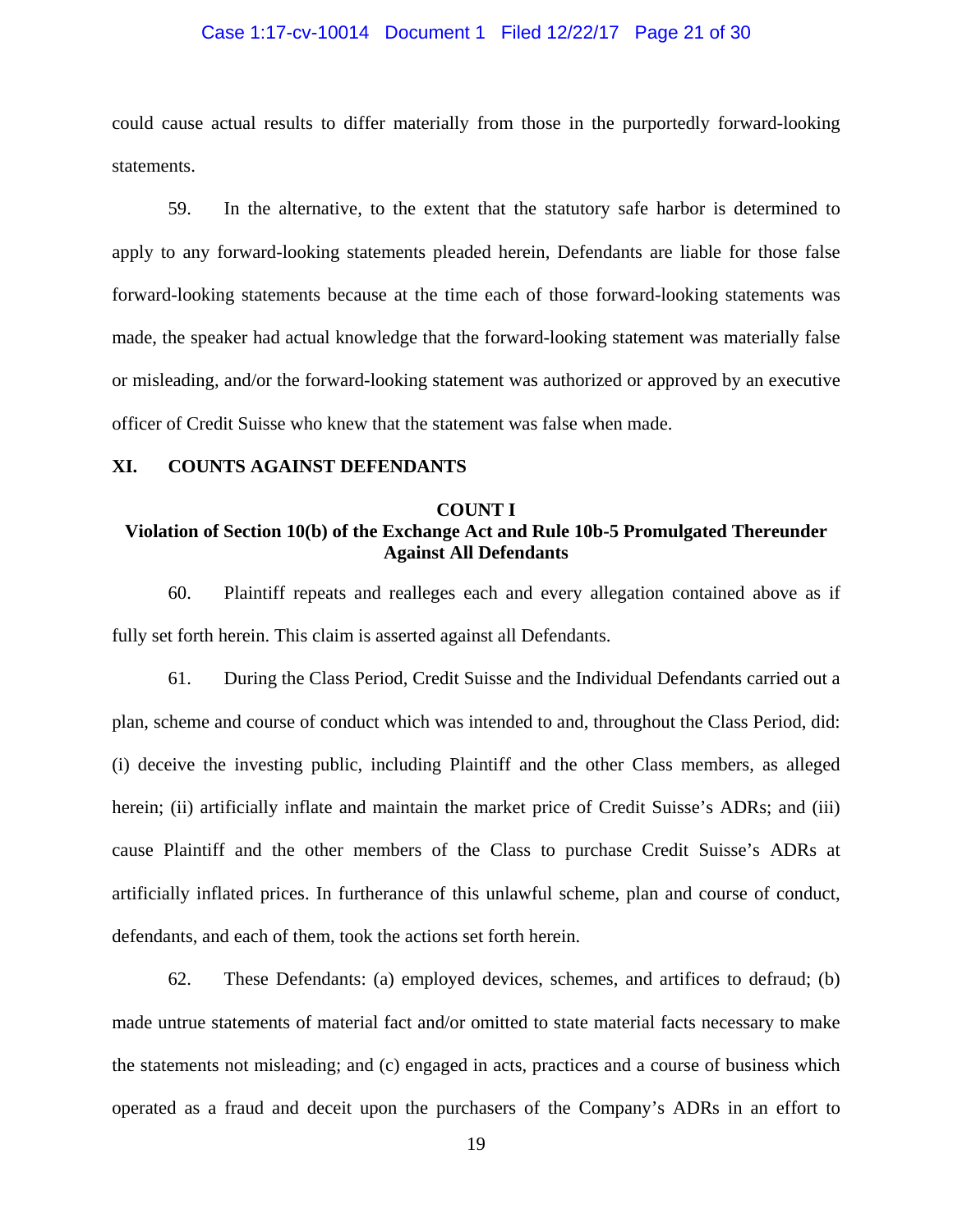#### Case 1:17-cv-10014 Document 1 Filed 12/22/17 Page 22 of 30

maintain artificially high market prices for Credit Suisse's ADRs in violation of §10(b) of the Exchange Act and Rule 10b-5 promulgated thereunder. Defendants are sued as primary participants in the wrongful and illegal conduct charged herein. The Individual Defendants are also sued herein as controlling persons of Credit Suisse, as alleged herein.

63. In addition to the duties of full disclosure imposed on Defendants as a result of their making of affirmative statements and reports, or participation in the making of affirmative statements and reports to the investing public, they each had a duty to promptly disseminate truthful information that would be material to investors in compliance with the integrated disclosure provisions of the SEC, as embodied in SEC Regulation S-X (17 C.F.R. § 210.01, *et seq*.) and S-K (17 C.F.R. § 229.10, *et seq*.) and other SEC regulations, including accurate and truthful information with respect to the Company's operations, financial condition and performance so that the market prices of the Company's publicly traded securities would be based on truthful, complete and accurate information.

64. Credit Suisse and the Individual Defendants, individually and in concert, directly and indirectly, by the use of means or instrumentalities of interstate commerce and/or of the mails, engaged and participated in a continuous course of conduct to conceal adverse material information about the business, business practices, performance, operations and future prospects of Credit Suisse as specified herein. These Defendants employed devices, schemes and artifices to defraud, while in possession of material adverse non-public information and engaged in acts, practices, and a course of conduct as alleged herein in an effort to assure investors of Credit Suisse's value and performance and substantial growth, which included the making of, or the participation in the making of, untrue statements of material facts, and omitting to state material facts necessary in order to make the statements made about Credit Suisse and its business,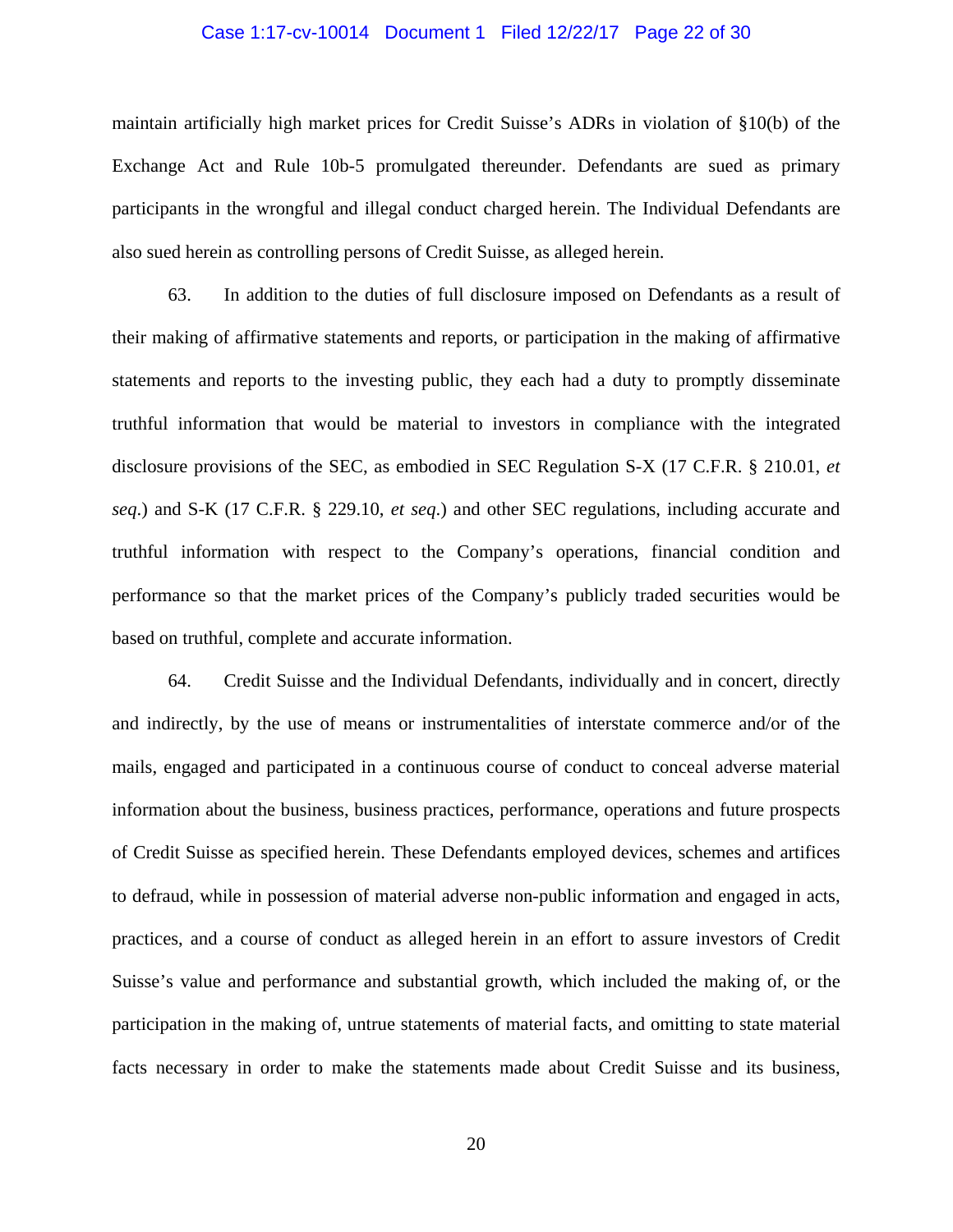#### Case 1:17-cv-10014 Document 1 Filed 12/22/17 Page 23 of 30

operations and future prospects, in light of the circumstances under which they were made, not misleading, as set forth more particularly herein, and engaged in transactions, practices and a course of business which operated as a fraud and deceit upon the purchasers of Credit Suisse's ADRs during the Class Period.

65. Each of the Individual Defendants' primary liability, and controlling person liability, arises from the following facts: (i) each of the Individual Defendants was a high-level executive and/or director at the Company during the Class Period; (ii) each of the Individual Defendants, by virtue of his responsibilities and activities as a senior executive officer and/or director of the Company, was privy to and participated in the creation, development and reporting of the Company's operational and financial projections and/or reports; (iii) the Individual Defendants enjoyed significant personal contact and familiarity with each other, and were advised of and had access to other members of the Company's management team, internal reports, and other data and information about the Company's financial condition and performance at all relevant times; and (iv) the Individual Defendants were aware of the Company's dissemination of information to the investing public which they knew or recklessly disregarded was materially false and misleading.

66. These Defendants had actual knowledge of the misrepresentations and omissions of material facts set forth herein, or acted with reckless disregard for the truth in that they failed to ascertain and to disclose such facts, even though such facts were readily available to them. Such Defendants' material misrepresentations

67. and/or omissions were done knowingly or recklessly, and for the purpose and effect of concealing Credit Suisse's operating condition, business practices and future business prospects from the investing public and supporting the artificially inflated price of its common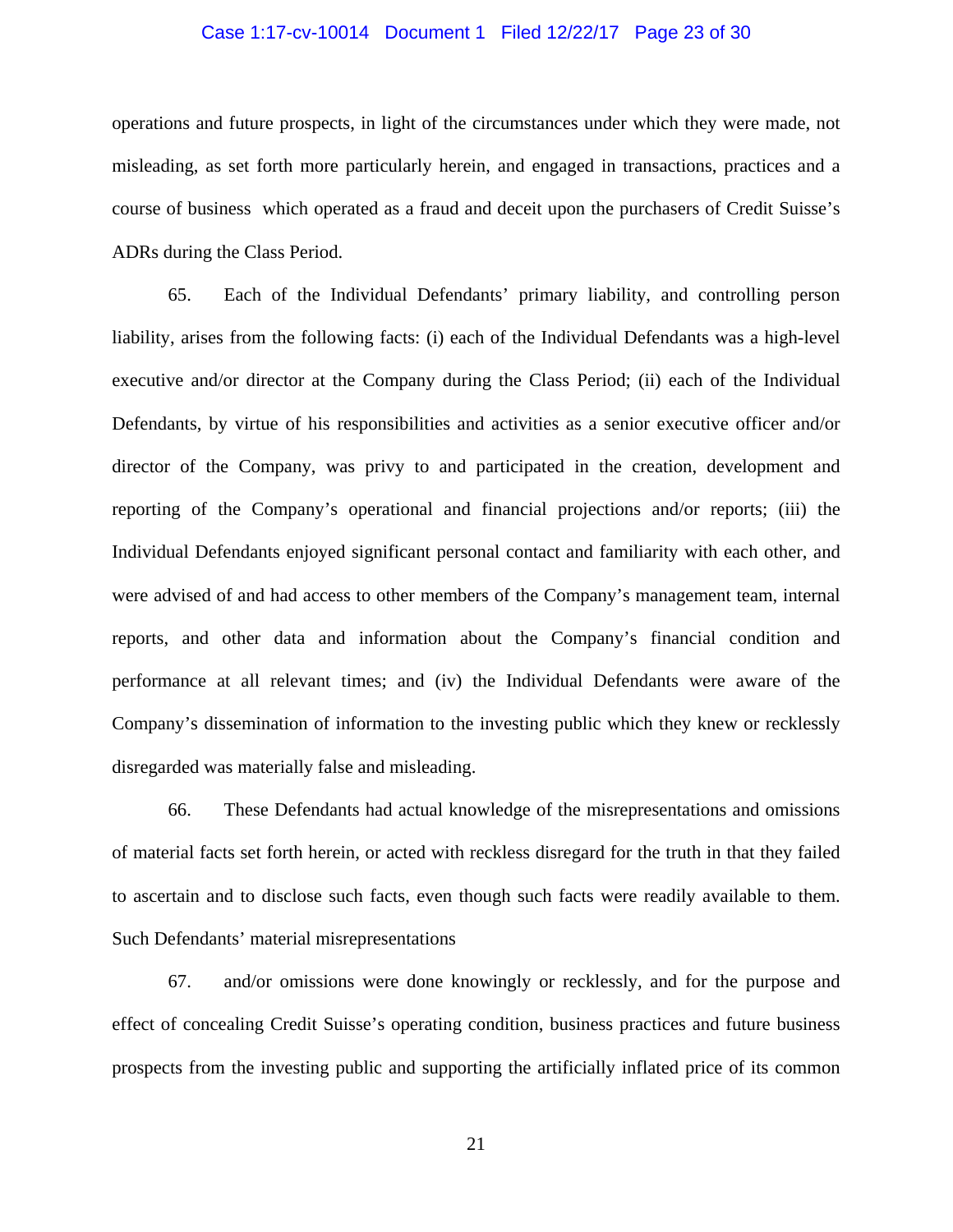#### Case 1:17-cv-10014 Document 1 Filed 12/22/17 Page 24 of 30

stock. As demonstrated by their overstatements and misstatements of the Company's financial condition and performance throughout the Class Period, the Individual Defendants, if they did not have actual knowledge of the misrepresentations and omissions alleged, were severely reckless in failing to obtain such knowledge by deliberately refraining from taking those steps necessary to discover whether those statements were false or misleading.

68. As a result of the dissemination of the materially false and misleading information and failure to disclose material facts, as set forth above, the market price of Credit Suisse's ADRs was artificially inflated during the Class Period. In ignorance of the fact that the market price of Credit Suisse ADRs was artificially inflated, and relying directly or indirectly on the false and misleading statements made by Defendants, upon the integrity of the market in which the securities trade, and/or on the absence of material adverse information that was known to or recklessly disregarded by Defendants but not disclosed in public statements by these Defendants during the Class Period, Plaintiff and the other members of the Class acquired Credit Suisse's ADRs during the Class Period at artificially inflated prices and were damaged thereby.

69. At the time of said misrepresentations and omissions, Plaintiff and the other members of the Class were ignorant of their falsity, and believed them to be true. Had Plaintiff and the other members of the Class and the marketplace known of the true performance, business practices, future prospects and intrinsic value of Credit Suisse, which were not disclosed by Defendants, Plaintiff and the other members of the Class would not have purchased or otherwise acquired Credit Suisse's ADRs during the Class Period, or, if they had acquired such securities during the Class Period, they would not have done so at the artificially inflated prices which they paid.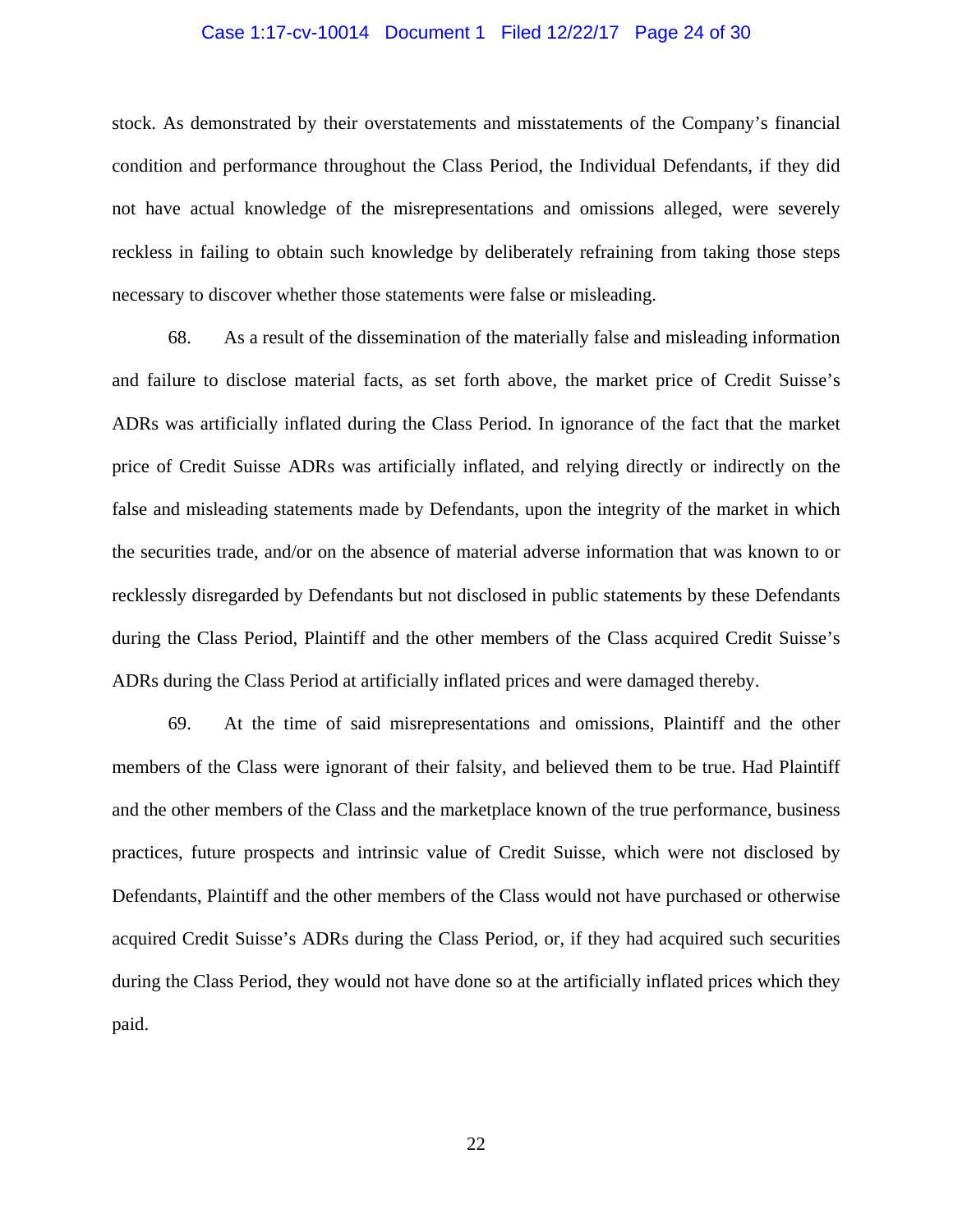#### Case 1:17-cv-10014 Document 1 Filed 12/22/17 Page 25 of 30

70. By virtue of the foregoing, Credit Suisse and the Individual Defendants each violated §10(b) of the Exchange Act and Rule 10b-5 promulgated thereunder.

71. As a direct and proximate result of the Individual Defendants' wrongful conduct, Plaintiff and the other members of the Class suffered damages in connection with their purchases of the Company's ADRs during the Class Period.

# **COUNT II Violation of Section 20(a) of the Exchange Act Against The Individual Defendants**

72. Plaintiff repeats and realleges each and every allegation contained above as if fully set forth herein.

73. The Individual Defendants were and acted as controlling persons of Credit Suisse during the Class Period within the meaning of Section 20(a) of the Exchange Act as alleged herein. By virtue of their high-level positions with the Company, participation in and/or awareness of the Company's operations, particularly Credit Suisse's CARMC and/or intimate knowledge of the Company's actual performance, the Individual Defendants had the power to influence and control and did influence and control, directly or indirectly, the decision-making of the Company, including the content and dissemination of the various statements which Plaintiff contends are false and misleading. Each of the Individual Defendants was provided with or had unlimited access to copies of the Company's reports, press releases, public filings and other statements alleged by Plaintiff to be misleading prior to and/or shortly after these statements were issued, and had the ability to prevent the issuance of the statements or cause the statements to be corrected.

74. In addition, each of the Individual Defendants had direct involvement in the dayto-day operations of the Company and, therefore, is presumed to have had the power to control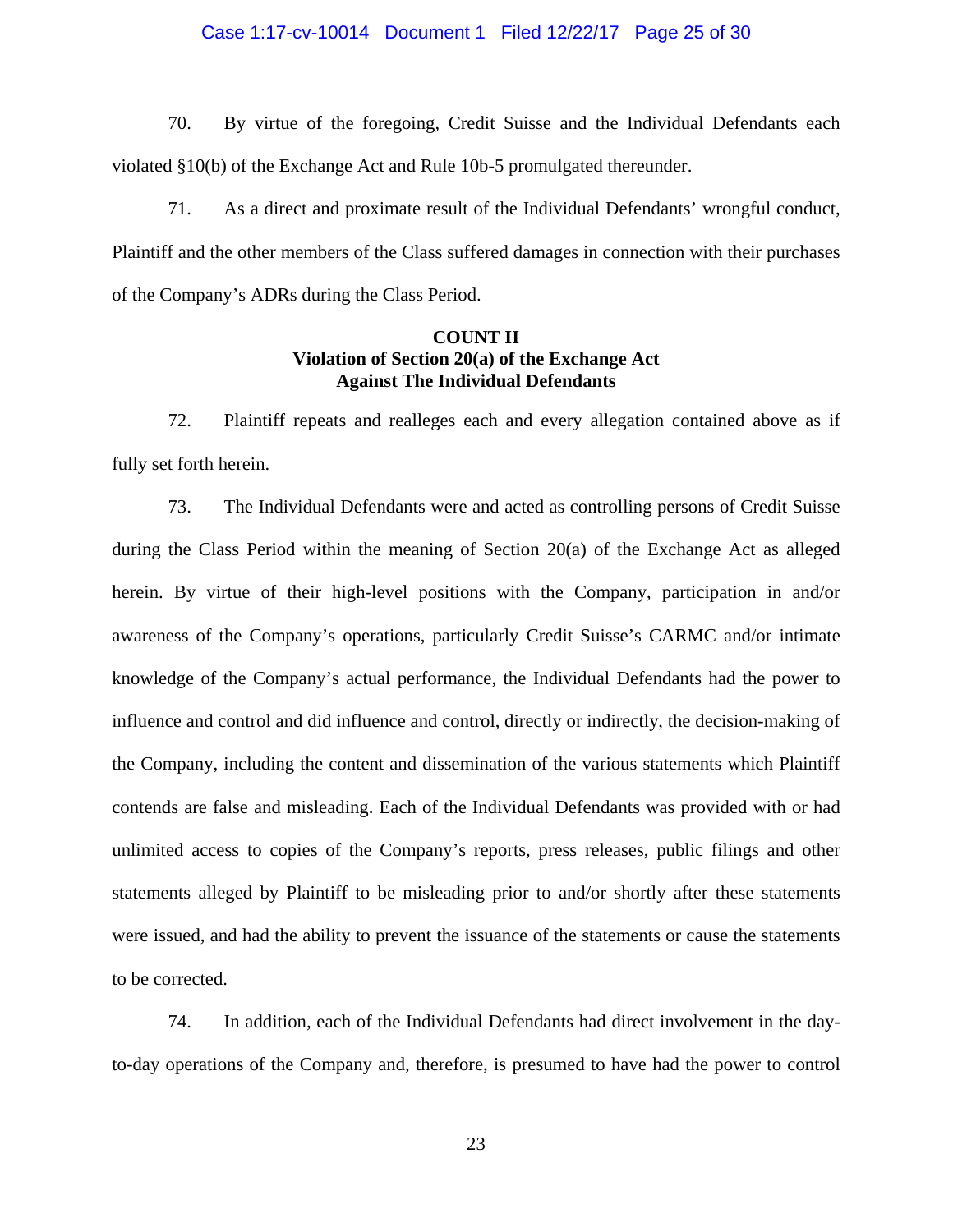#### Case 1:17-cv-10014 Document 1 Filed 12/22/17 Page 26 of 30

or influence the particular transactions giving rise to the securities violations as alleged herein, and exercised the same.

75. As set forth above, Credit Suisse and the Individual Defendants each violated §10(b) and Rule 10b-5 by their acts and omissions as alleged in this Complaint. By virtue of their controlling positions, the Individual Defendants are liable pursuant to  $\S20(a)$  of the Exchange Act. As a direct and proximate result of these Defendants' wrongful conduct, Plaintiff and the other members of the Class suffered damages in connection with their purchases of the Company's ADRs during the Class Period.

## **XII. PRAYER FOR RELIEF**

WHEREFORE, Plaintiff, individually and on behalf of the Class, prays for judgment as follows:

- a. Declaring this action to be a class action pursuant to Rule  $23(a)$  and (b)(3) of the Federal Rules of Civil Procedure on behalf of the Class defined herein;
- b. Awarding Plaintiff and the other members of the Class damages in an amount which may be proven at trial, together with interest thereon;
- c. Awarding Plaintiff and the other members of the Class pre-judgment and postjudgment interest, as well as their reasonable attorneys' and experts' witness fees and other costs; and
- d. Awarding such other relief as this Court deems appropriate.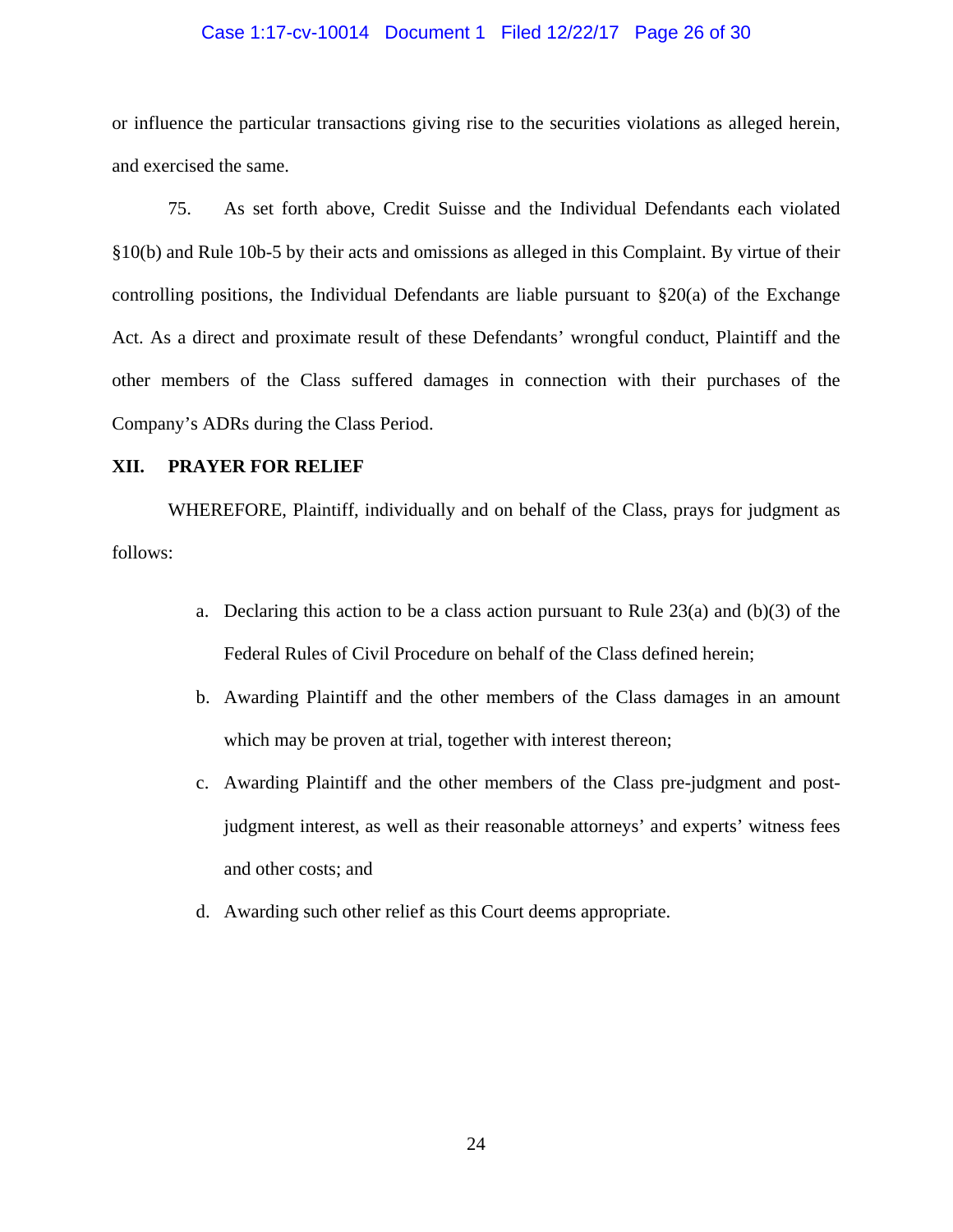# **XIII. JURY TRIAL DEMANDED**

Plaintiff hereby demands a trial by jury.

DATED: December 22, 2017 Respectfully Submitted,

# **SAXENA WHITE P.A.**

*/s/ Steven B. Singer*  Steven B. Singer 10 Bank Street, 8th Floor White Plains, New York 10606 Telephone: (914) 437-8551 Facsimile: (888) 631-3611 ssinger@saxenawhite.com

Maya Saxena Joseph E. White, III Lester R. Hooker 150 East Palmetto Park Road Suite 600 Boca Raton, FL 33432 Telephone: (561) 394-3399 Facsimile: (561) 394-3382 msaxena@saxenawhite.com jwhite@saxenawhite.com lhooker@saxenawhite.com

-and-

#### **GLANCY PRONGAY & MURRAY LLP**

Lionel Z Glancy Robert V. Prongay 1925 Century Park East, Suite 2100 Los Angeles, CA 90067 Telephone: (310) 201-9150 Facsimile: (310) 432-1495

*Counsel for Plaintiff City of Birmingham Firemen's and Policemen's Supplemental Pension System*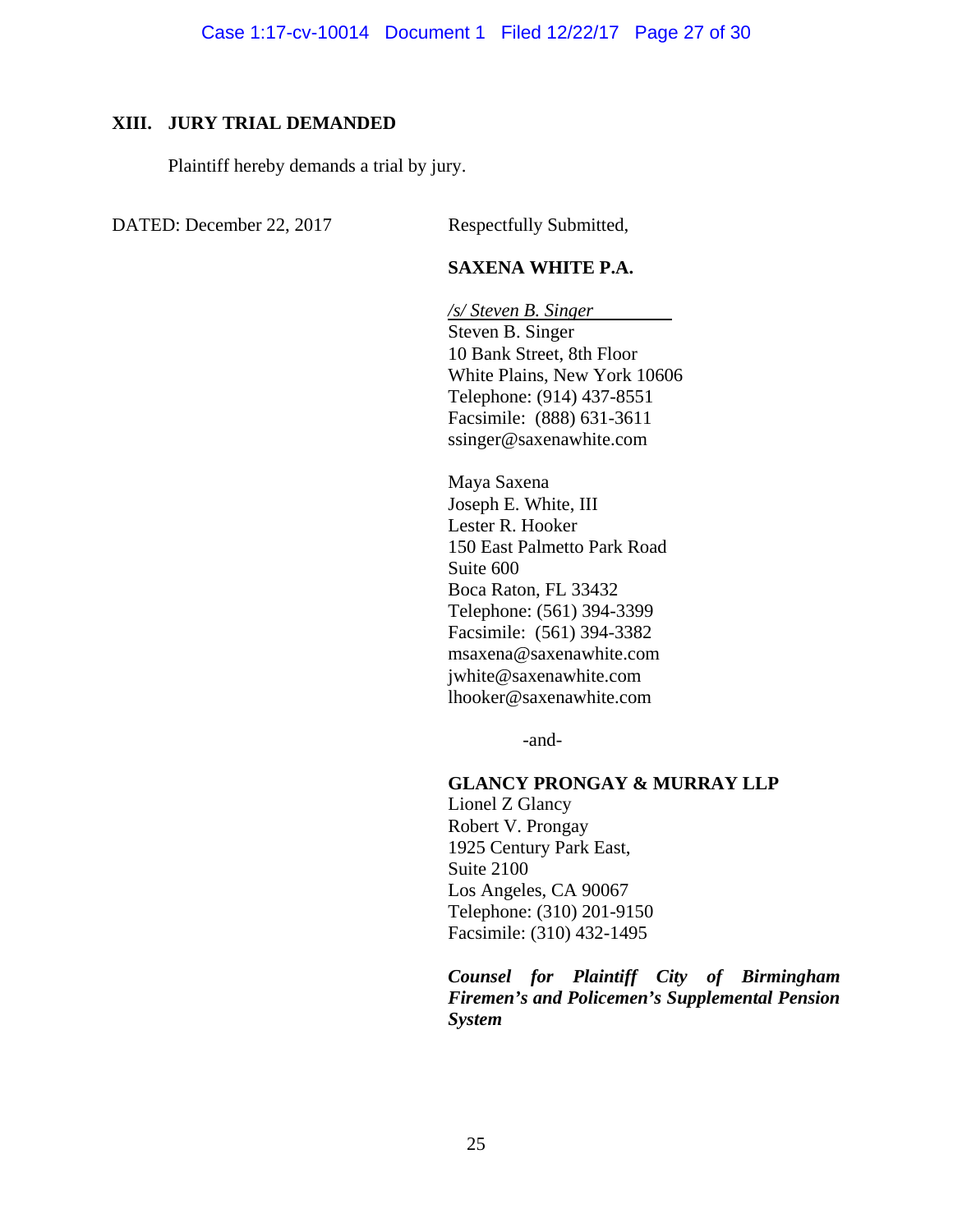Case 1:17-cv-10014 Document 1 Filed 12/22/17 Page 28 of 30

# Exhibit A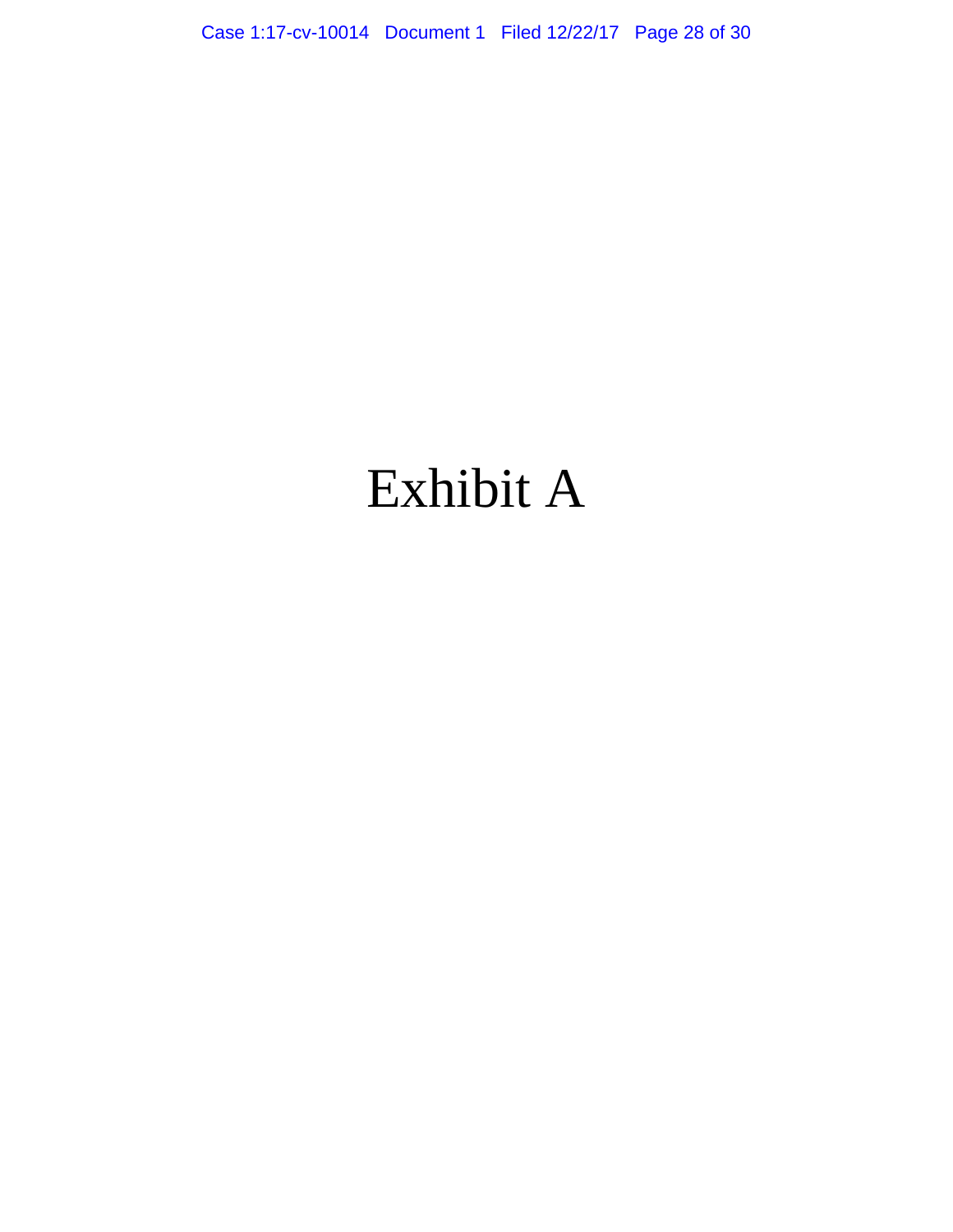# *CERTIFICATION AND AUTHORIZATION*

I, James Love, on behalf of the City of Birmingham Firemen's and Policemen's Supplemental Pension System ("Birmingham Supplemental"), hereby certify, as to the claims asserted under the federal securities laws, that:

- 1. I have reviewed the complaint in this matter and Iam authorized in my capacity as Assistant City Attorney to initiate litigation and to execute this Certification on behalf of Birmingham Supplemental.
- 2. Birmingham Supplemental did not purchase the securities that are the subject of this action at the direction of counsel, or in order to participate in any action arising under the federal securities laws.
- 3. Birmingham Supplemental is willing to serve as a representative party on behalf of the Class, including providing testimony at deposition and trial, if necessary.
- 4. Birmingham Supplemental's transactions in Credit Suisse ADR securities during the Class Period are set forth in the table below:

| <b>Transaction</b> | <b>Date</b> | <b>Shares</b> | <b>Price</b> |
|--------------------|-------------|---------------|--------------|
| Purchase           | 10/26/15    | 400           | \$24.89      |
| Purchase           | 10/27/15    | 500           | \$24.97      |
| Purchase           | 10/28/15    | 400           | \$25.17      |
| Purchase           | 10/29/15    | 600           | \$25.13      |
| Purchase           | 10/30/15    | 960           | \$25.11      |
| Purchase           | 12/15/15    | 870           | \$20.89      |

5. Birmingham Supplemental has sought to serve and was appointed as lead plaintiffand representative party on behalf of a class in the following actions under the federal securities laws filed during the three-year period preceding the date of this Certification:

In re BHP Billiton Limited Securities Litigation, No. 1:16-cv-01445 (S.D. N.Y.)

6. Birmingham Supplemental has sought to serve as a lead plaintiffand representative party on behalf of a class in the following actions under the federal securities laws filed during the three-year period preceding the date ofthis Certification, but either withdrew its motion for lead plaintiff, was not appointed lead plaintiff or the lead plaintiff decision is still pending:

None.

7. Birmingham Supplemental will not accept any payment for serving as a representative party on behalf of the Class beyond Birmingham Supplemental' s pro rata share of any